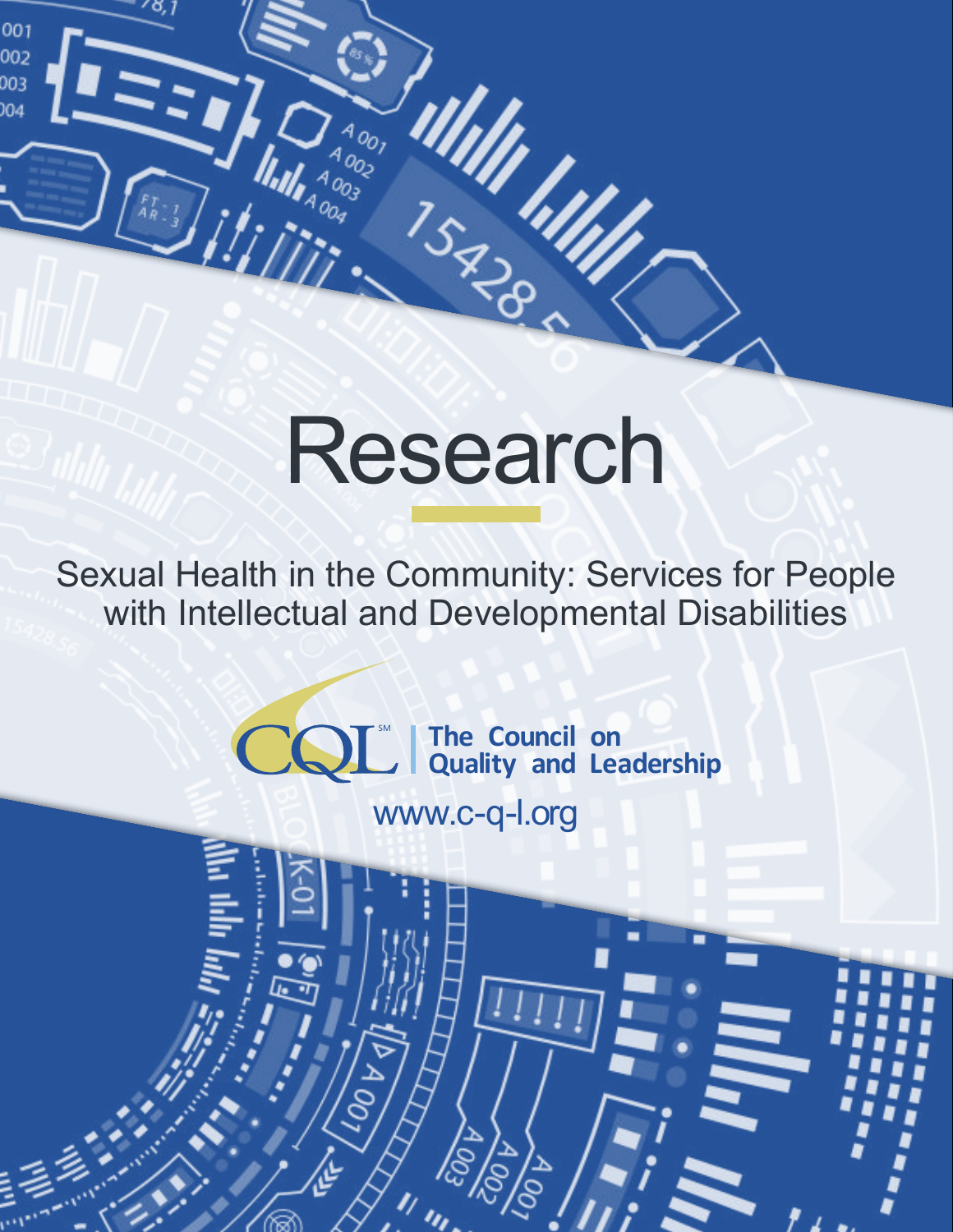## **Sexual Health in the Community: Services for People with Intellectual and Developmental Disabilities**

*Corresponding Author:*  Carli Friedman, PhD Email: [cfriedman@thecouncil.org](mailto:cfriedman@thecouncil.org) The Council on Quality and Leadership 100 West Road, Suite 300 Towson, Maryland 21204

Aleksa Owen, MSW, PhD Candidate Email: [abolya2@uic.edu](mailto:abolya2@uic.edu) Department of Disability and Human Development University of Illinois at Chicago 1640 W. Roosevelt Road, M/C 626 Chicago, IL, 60608, USA

#### **Acknowledgments:**

Funds for this project were provided by a subcontract from the State of States in Developmental Disabilities project at the University of Colorado, School of Medicine. The State of State in Developmental Disabilities project is funded by the Administration on Developmental Disabilities in the U.S. Department of Health and Human Services (HHS). Research reported in this publication was also supported by the U.S. HHS, Administration for Community Living (ACL), National Institute on Disability, Independent Living, and Rehabilitation Research (NIDILRR) Grant # 90AR5023. The content is solely the responsibility of the authors and does not necessarily represent the official views of the HHS and you should not assume endorsement by the Federal Government.

#### **Declaration of Interest:**

The authors report no conflicts of interest.

#### **Citation:**

Friedman, C. & Owen, A. L. (2017). Sexual health in the community: Services for people with intellectual and developmental disabilities. *Disability and Health Journal, 10*(3), 387–393*.* <http://dx.doi.org/10.1016/j.dhjo.2017.02.008>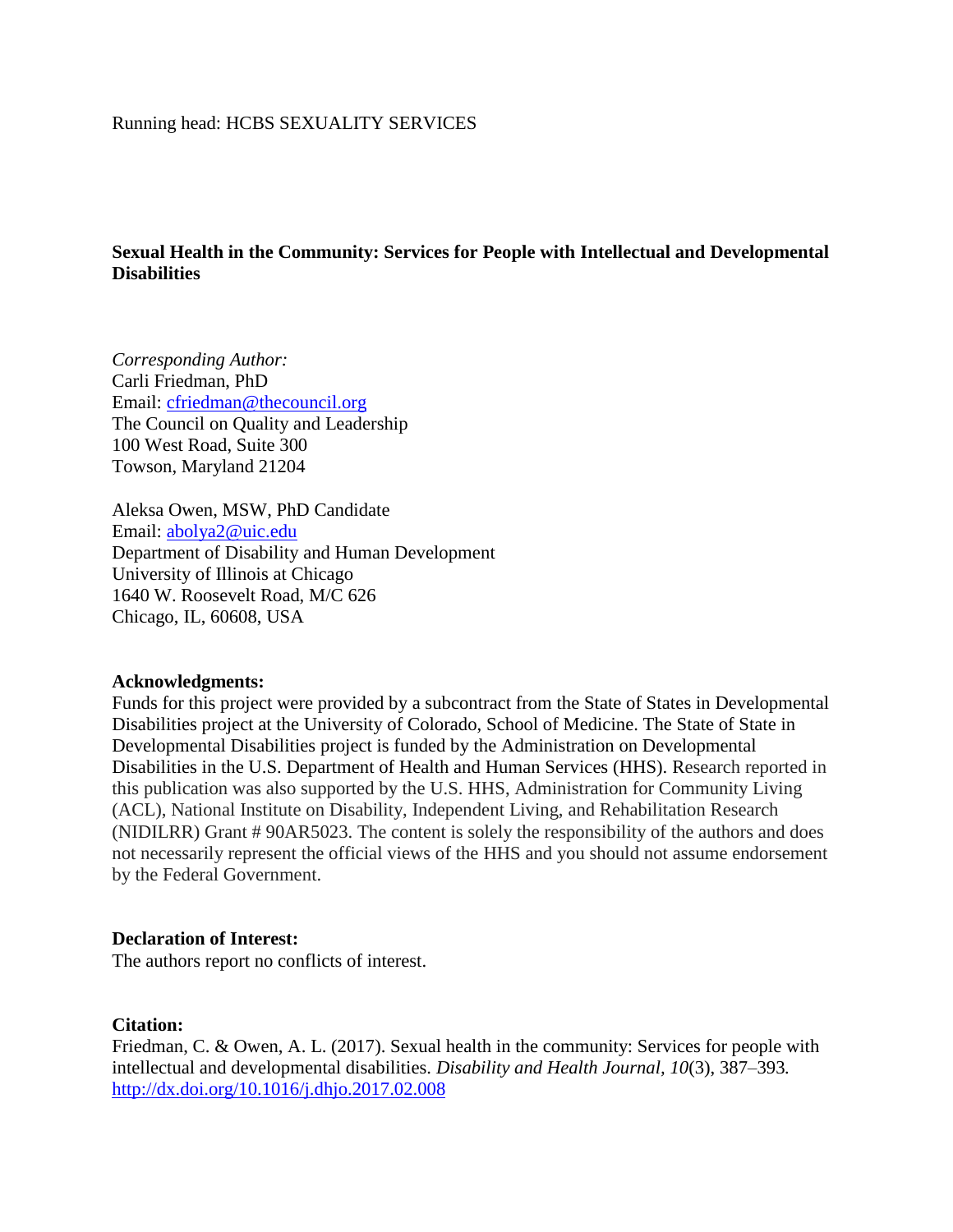#### **Abstract**

**Background:** Sexuality is a central dimension of overall health and well-being. People with intellectual and developmental disabilities (IDD) continue to experience disparities in healthcare, particularly regarding access to sexual health related services. Medicaid Home and Community-Based Services (HCBS) waivers are ideally situated to provide sexual and reproductive healthcare in accessible settings.

**Objective:** This preliminary study analyzed national Medicaid HCBS waivers to determine how they provide sexuality services for people with IDD.

**Methods:** 111 FY 2015 HCBS 1915(c) waivers for people with IDD from 46 states and the District of Columbia were analyzed to determine which waivers were providing services related to sexuality. Expenditure and utilization data were analyzed to determine service allotment. **Results:** Currently, less than 12% of waivers include any kind of sexuality services, and those services provided are predominantly reactive, rather than proactive. Reactive services focused on interrupting sexually inappropriate behaviors through assessments and plans, intervention and therapy, and supervision. Meanwhile, proactive services promoted the healthy sexuality of people with IDD by providing sexuality education related to sexuality awareness, reproduction, and victimization avoidance.

**Conclusions:** The limited availability of Medicaid HCBS sexuality service provision not only hints at a lack of understanding of sexuality for people with IDD, but also presents an opportunity to perform increased evaluations on current service offerings in order to justify future expanded offerings in other states.

*Keywords:* Sexual health; intellectual and developmental disability; Medicaid Home and

Community Based Services 1915(c) waivers; community living; behavioral services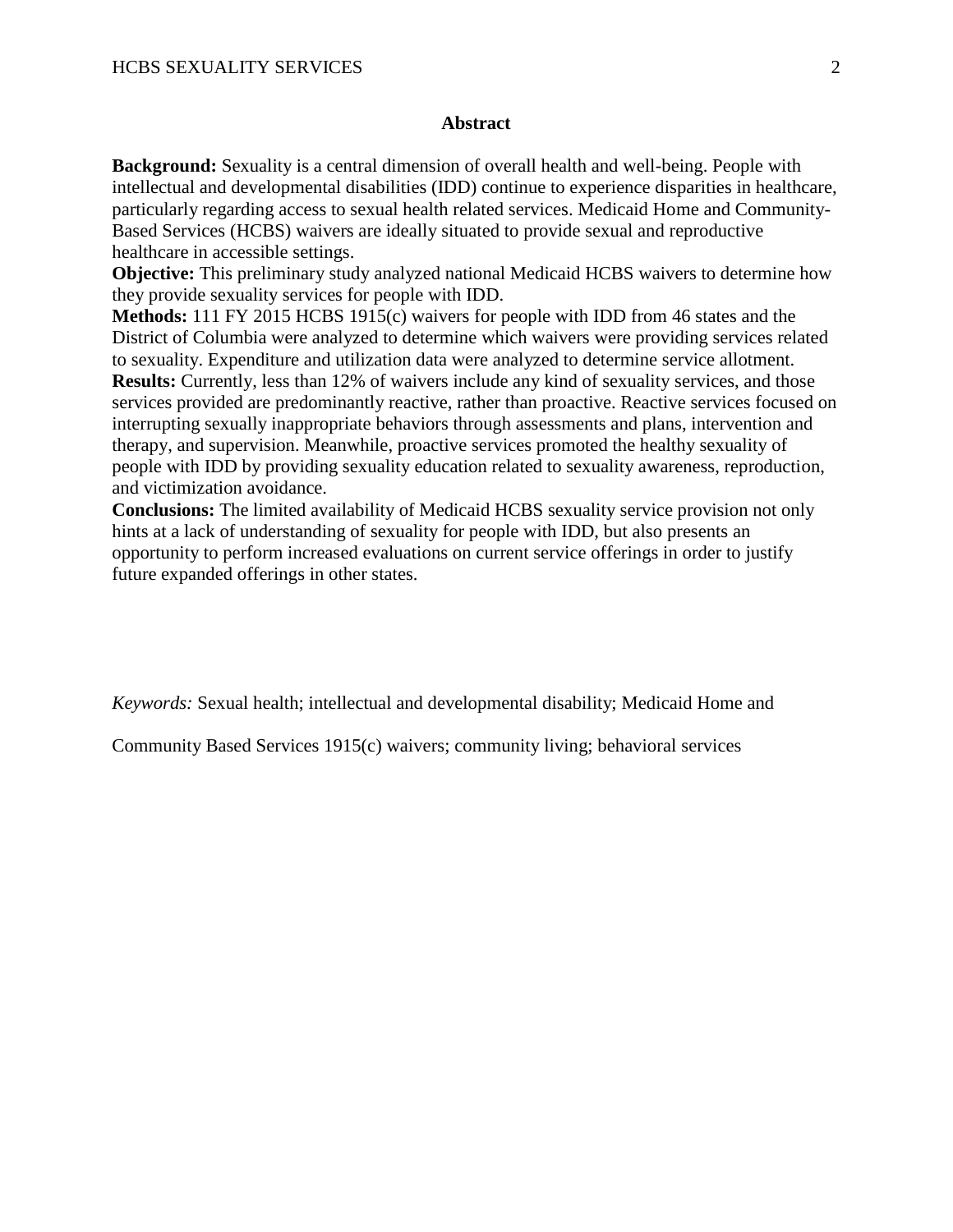# **Sexual Health in the Community: Services for People with Intellectual and Developmental Disabilities**

In the past several decades, community-based service provision for people with intellectual and developmental disabilities (IDD) has improved in multiple domains  $^1$ . A personcentered approach to service provision, operationalized by measurements of Quality of Life (QOL) have led to service offerings that emphasize a holistic sense of well-being  $2$ . One central dimension of overall health or well-being is sexuality. The World Health Organization (WHO) has described sexuality as "a central part of being human"<sup>3</sup>, and has developed the concept of sexual health as a way to operationalize optimal outcomes for individuals related to sexuality  $4$ . In general populations, the centrality of sexuality is evidenced in the sexual health services provided, ranging from adolescent sexuality education to ongoing reproductive healthcare <sup>5-7</sup>.

Not all sexual health services for the general population are created equal. The WHO's insistence on sexuality as central to humanity is often obscured by the broader understanding of sexuality as risky or problematic <sup>8</sup>. In contrast, "sex-positive" approaches to education and human service provision promote and provide space for a variety of expressions of sexuality<sup>9</sup>, Though sexuality education for the general population has not been standardized, which has led to disparities in access and approaches  $10$ , the common denominator for most curriculums is that they communicate "sex-negative" messages  $11$ . Some sex-negative curriculums, particularly ones that emphasize abstinence, have been found to be ineffective, though more comprehensive programs have been more successful in raising condom use  $12$ . Even effective programs, however, have been associated with emphasizing inequalities related to race, class, and gender <sup>13</sup>. It has been suggested that taking a more sex-positive approach could increase effectiveness while also promoting equality through open communication about sexuality  $9,14$ .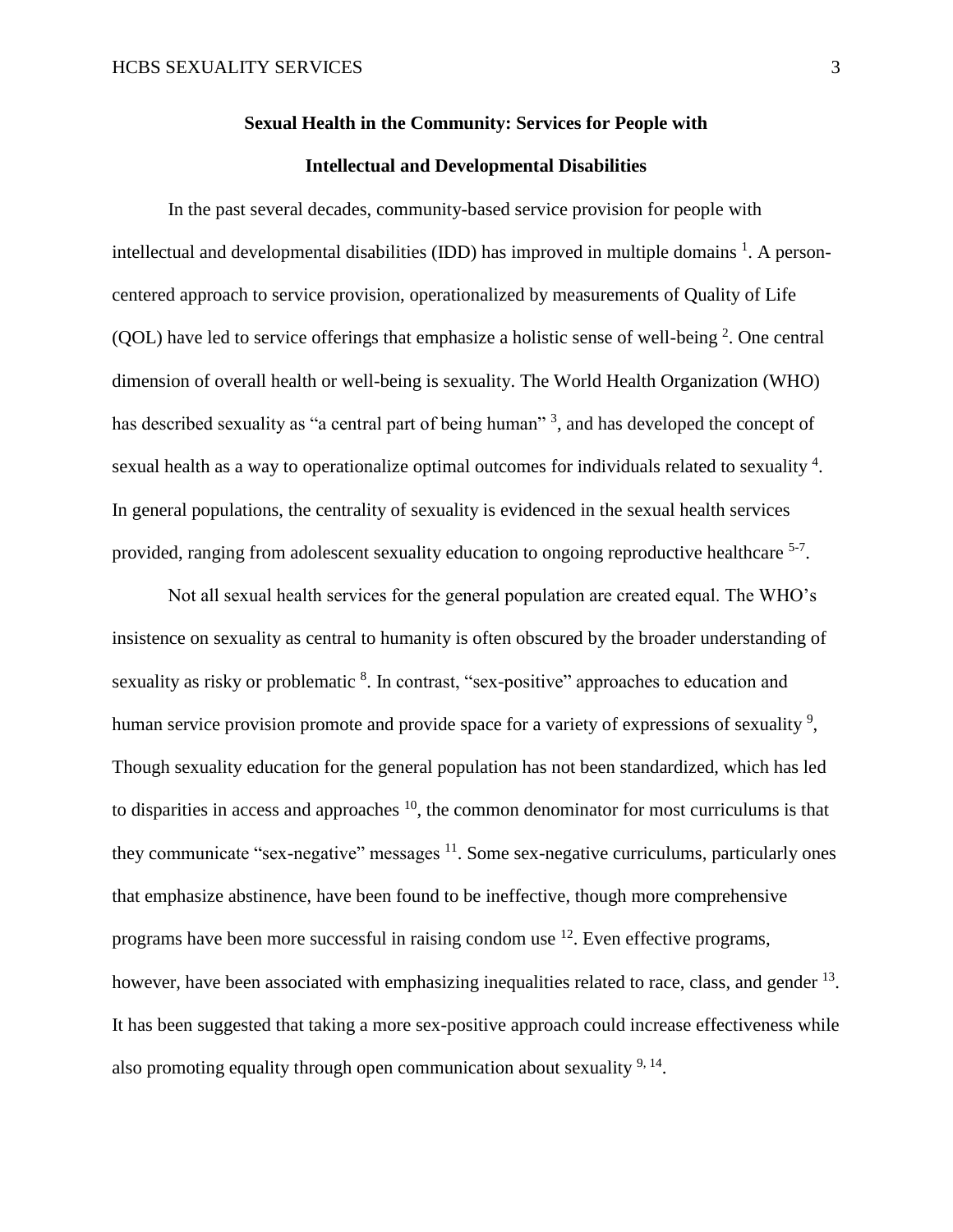The issues related to sexuality and reproductive health education in the general population are intensified in the case of people with IDD. People with IDD have only recently been perceived as being sexual beings. Sexuality in the context of IDD has only been recognized as danger or problem. Dark histories including North American sterilization policies in the nineteenth and twentieth centuries, and sex-segregated institutional settings served to reinforce the damaging and incorrect assumptions of people with IDD as sexual deviants 15, 16. While both men and women with IDD were assumed to lack capacity for sexual relationship, women with IDD were often viewed as vulnerable victims while men with IDD were often viewed as aberrant predators <sup>17</sup>.

Though attitudes and knowledge about the sexuality of people with IDD have expanded to acknowledge the sexual identities and experiences of people with IDD, much of the research on this topic has focused on controlling and categorizing people with IDD's sexuality <sup>18</sup>. Most recently, participatory research has focused on establishing the voices of people with IDD as sexual beings who practice agency and choice  $19-21$ .

The literature emphasizing the voices of people with IDD represents an ongoing shift in how people with IDD's sexual identities are conceptualized, but people with IDD continue to experience disparities in healthcare, particularly regarding access to sexual health related services including sexuality education and services  $22-24$ . The general population typically receives sexuality education through K-12 educational programs and receives sexual and reproductive healthcare (SRH) through their primary care providers <sup>25</sup>. Unfortunately, people with disabilities do not often have equitable access to these pathways for a variety of reasons, including the use of equipment, discomfort with disability, false assumptions, and educational barriers  $25, 26$ . In addition, women with IDD are disproportionately affected by sexual violence  $27$ ,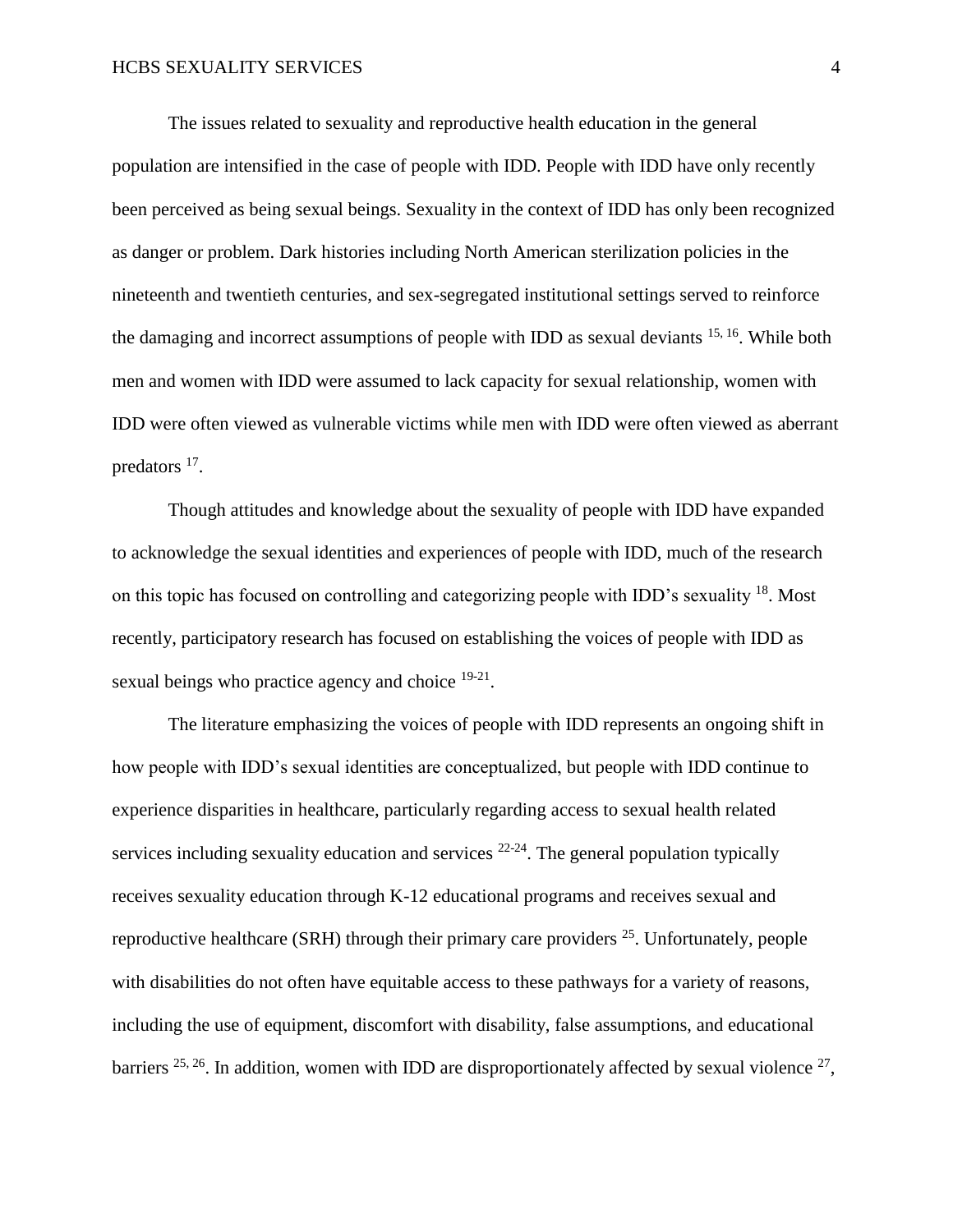making the need for increased sexuality education and SRH all the more urgent. Whereas the research and IDD communities have called for increased education and access around sexuality, little is known about how these services are provided in community settings. Among the interventions aimed at reducing incidence of sexual offenses by people with IDD, proactive, sexpositive services are rarely mentioned in the literature <sup>28-31</sup>. Such services could include social groups that encourage a variety of sexual expression and provide support for enacting those expressions. Because sexuality is an integral part of being human, sexuality services can and should be offered to people with IDD in a similar manner to the general population. Medicaid Home and Community-Based Services (HCBS), designed to provide long-term services and supports (LTSS) for people with disabilities in the United States, are ideally situated to provide sexuality education and SRH in an accessible setting. This is especially pertinent as many people with IDD do not receive adequate SRH in the K-12 education system, making HCBS waivers a timely and efficient method for delivering this education and support  $25$ . In order to better understand the current state of sexuality service provision for individuals with IDD in the United States, this preliminary study uses data from Medicaid HCBS waivers to demonstrate how sexuality services are provided and prioritized.

Medicaid Home and Community Based Services (HCBS) 1915(c) waivers permit states to provide community-based services tailored to particular populations, such as people with IDD, by 'waiving' the three main provisions of the Social Security Act <sup>32</sup>. In addition to expanding state plan services and providing services not typically covered in state plans, such as transportation, the HCBS waiver program allows states the "the authority to offer 'other' services that are not expressly authorized in the statute as long as it can be demonstrated that the service to be necessary to assist a waiver participant to avoid institutionalization and function in the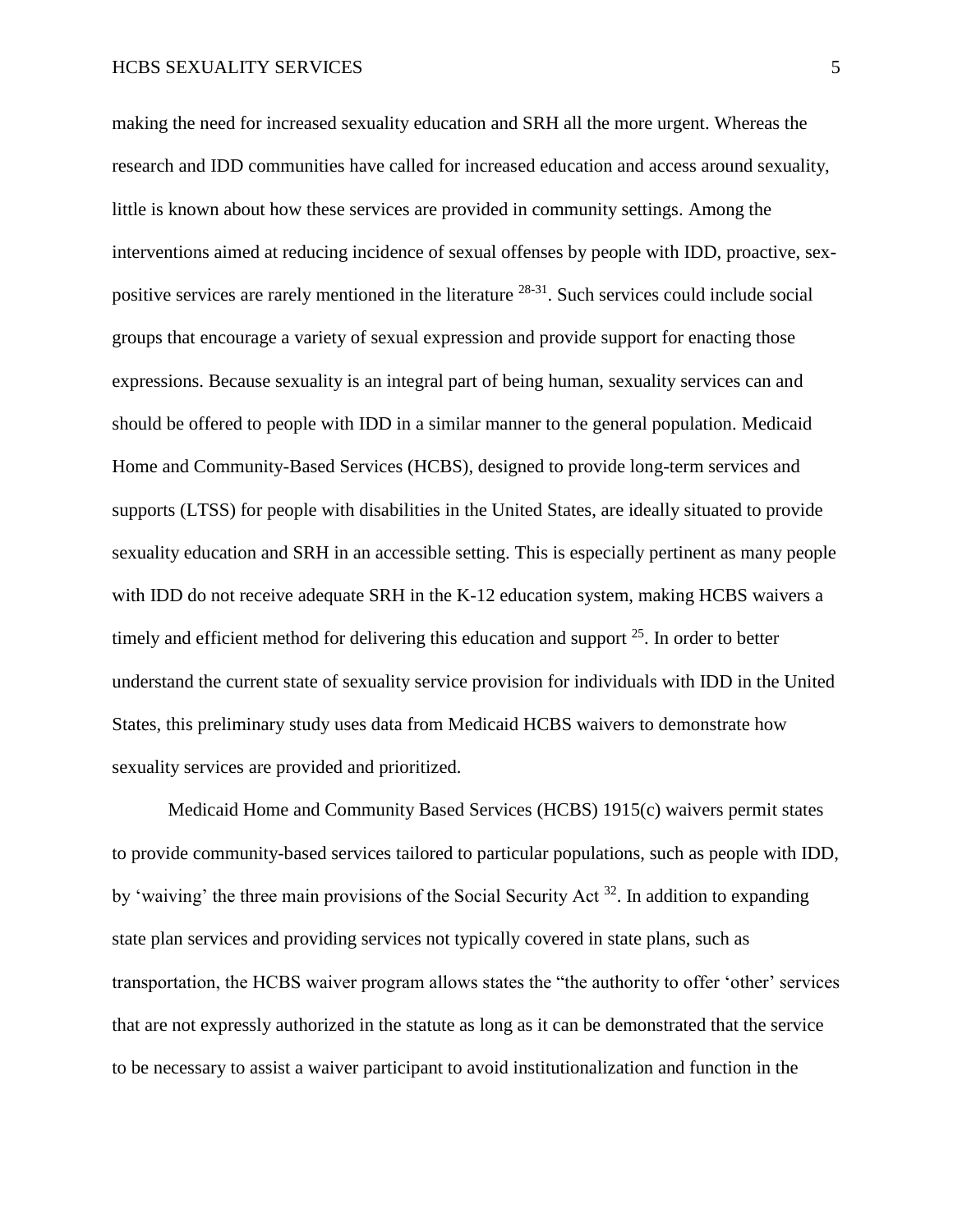community"<sup>33</sup>. Because of the benefits of Medicaid HCBS waivers in terms of improved community outcomes and cost effectiveness, as well as because of the preferences of people with IDD, HCBS waivers have become one of the largest funding sources for LTSS for people with IDD in the United States <sup>34-38</sup>.

While avoiding institutionalization was one of the original intents of the HCBS program, CMS has expanded on the rationale behind HCBS services and has been explicit in the aims of HCBS recipients gaining "full access to the benefits of community living"<sup>39</sup>. Because a central component of Medicaid HCBS regulations is that people receiving services should allow "the same degree of access as individuals not receiving Medicaid HCBS" <sup>40</sup>, sexuality services can and should be universally offered through Medicaid HCBS. Moreover, a small percentage of people that leave institutional residential settings return to institutions. When this occurs, it is overwhelmingly because of behavioral issues, of which inappropriate sexual behaviors can be one<sup>41</sup>. Thus, the aim of this study is to examine how Medicaid HCBS 1915(c) waivers across the United States provide sexuality-related services for people with IDD. Fiscal year (FY) 2015 HCBS waivers for people with IDD were analyzed to determine how sexuality-related services were provided across the country. Sexuality-related services' definitions were compared to determine trends. Stand-alone sexuality services were then examined further to determine service provisions, including service utilization, projected expenditures, and reimbursement rates.

#### **Methods**

Medicaid HCBS 1915(c) waivers were obtained from the Centers for Medicare and Medicaid (CMS) Medicaid.gov website over a period of 11 months (June 2015 to April 2016). First, all available waivers were collected  $(n = 498)$ . All waivers that were not 1915(c) (i.e., 1115 and 1915(b) waivers) were then excluded ( $n = 158$ ). Our next inclusion criteria required waivers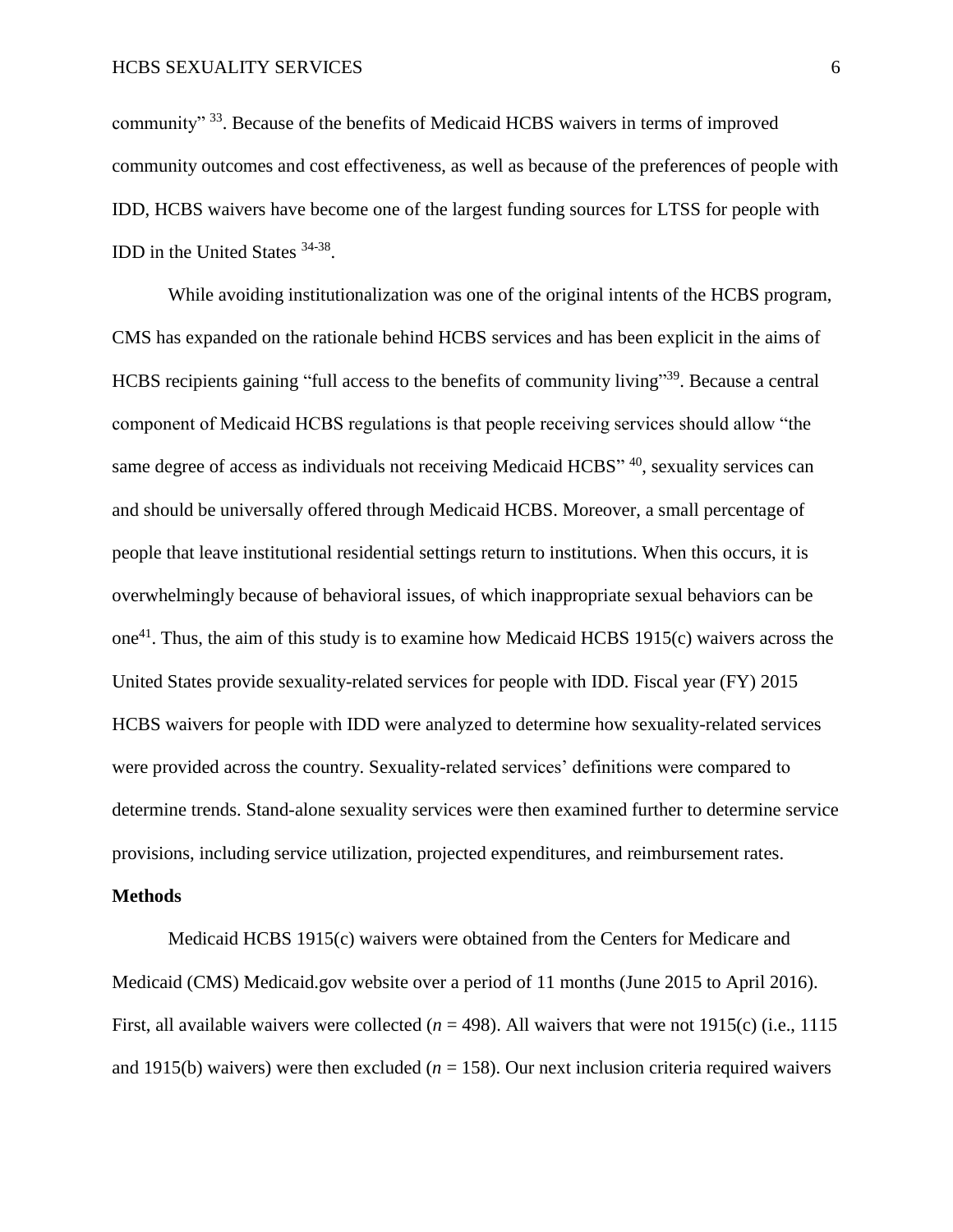$\overline{a}$ 

have a target population of people with IDD: intellectual disabilities (ID), developmental disabilities (DD), 'mental retardation<sup>1</sup>' (MR), and/or autism spectrum disorder (ASD). This resulted in the exclusion of waivers for all other populations (e.g., HIV/AIDs, physical disabilities, older adults, medically fragile, etc.); waivers that were pending or inactive were also excluded at this stage ( $n = 227$ ). Finally, waivers for FYs other than 2015 were excluded ( $n = 2$ ). To do so, the waiver year aligning closest with FY 2015 (July 1, 2014 to June 30, 2015) was used. Most often this was the state FY, however other states used the 2014 calendar year (January to December) or the federal FY (October 1, 2014 to September 30, 2015). We use the term FY for consistency. This resulted in the collection of 111 FY 2015 HCBS waivers for people with IDD from 46 states and the District of Columbia.

CMS requires all waiver applications describe: CMS assurances and requirements; levels of care; waiver administration and operation; participant access and eligibility; participant services, including limitations and restrictions; service planning and delivery; participant direction of services; participant rights; participant safeguards; quality improvement strategies; financial accountability; and cost-neutrality demonstrations  $33$ . We utilized this information to determine which HCBS IDD waivers were providing services related to sexuality in FY 2015. Sexuality-related service definitions were then analyzed to determine service trends.

Sexuality was generally provided in two different ways: 1) as a stand-alone service that exclusively provided sexuality services, that is a sexuality specific service; and, 2) embedded as part of another larger service, for example habilitation. While the service definitions of both types were qualitatively analyzed, expenditure and utilization data of embedded services could not be analyzed because we were not able to differentiate between what proportion of the service

<sup>&</sup>lt;sup>1</sup> Although considered an outdated term, 'mental retardation' continues to be used in a number of HCBS waivers for people with IDD. For this reason, 'mental retardation' was a necessary search term.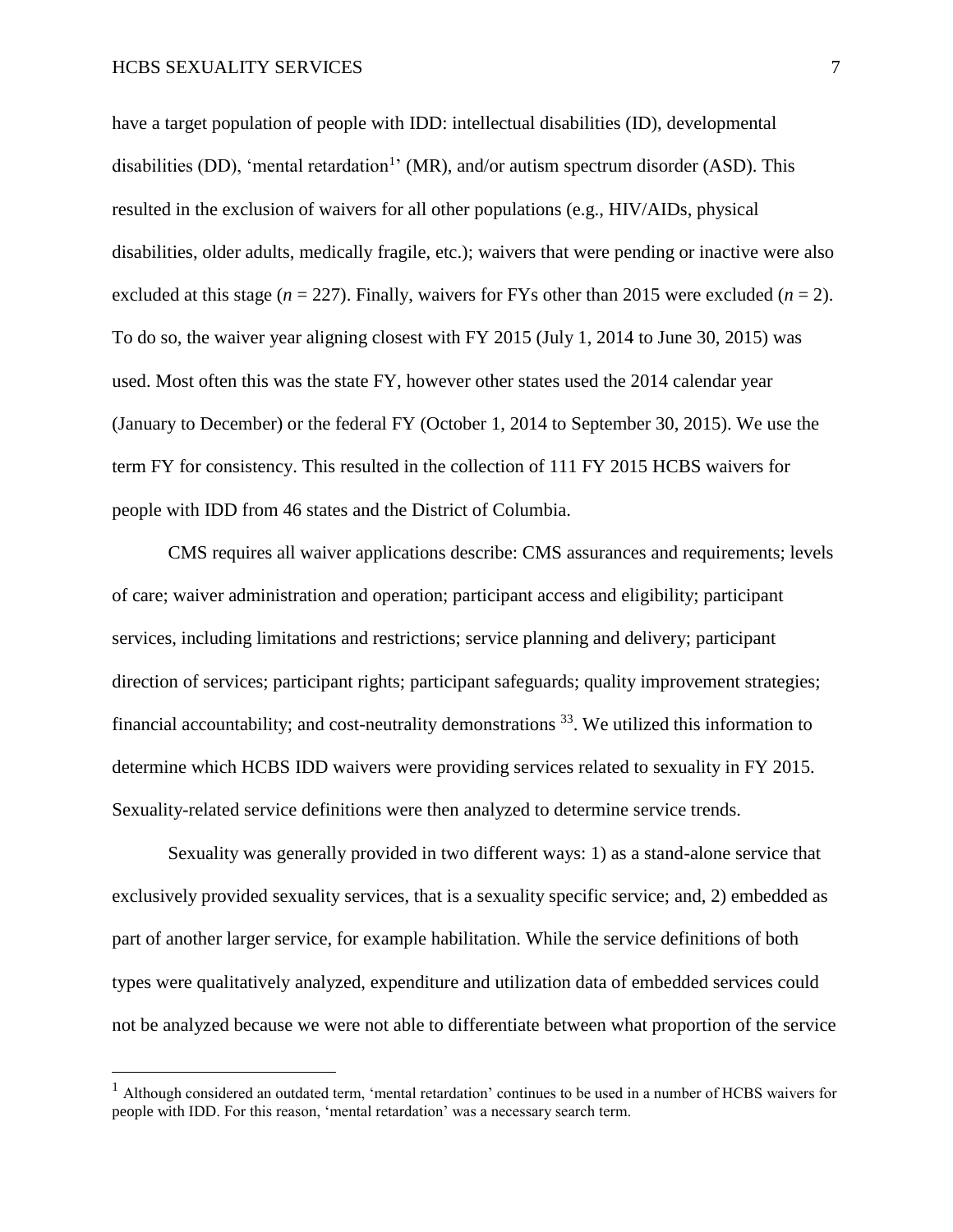#### HCBS SEXUALITY SERVICES 8

went toward sexuality, and what proportion went toward the other features of the service. However, expenditure and utilization data from those sexuality-related services that were provided as stand-alone services were quantitatively analyzed to determine projected spending, projected number of users, reimbursement rates, and service allotment.

Conceptually, we then utilized the sex-negative/sex-positive distinction  $8,42$  as the basis for our categories of "reactive" and "proactive" HCBS sexuality-related services. Reactive services contained elements of sex-negative ideas, including that sex is dangerous, should be avoided, or assuming sexual deviancy. Proactive services, while still attempting to solve sexuality-related issues, took a more sex-positive approach, assuming that people with IDD may want to be sexually active, and communicating openly about those possibilities. Proactive services were more in keeping with the WHO's definition of sexuality, with the overall goal of working towards best outcomes for individuals; in this case, individuals in an HCBS funded service system.

#### **Findings**

#### *Sexuality Service Trends*

Thirteen HCBS IDD waivers (11.71%) from seven states and the District of Columbia offered 37 sexuality-related services in FY 2015. Our findings revealed two major trends among sexuality-related services provided by HCBS waivers – they fell into two categories: reactive and proactive services. Ninety-two percent of services (*n* = 34) were reactive services aimed at preventing and stopping inappropriate behaviors, while 8% of services  $(n = 3)$  were more positively oriented, with purposes related to education and awareness. See table 1. [Table 1 near here]

*Reactive services*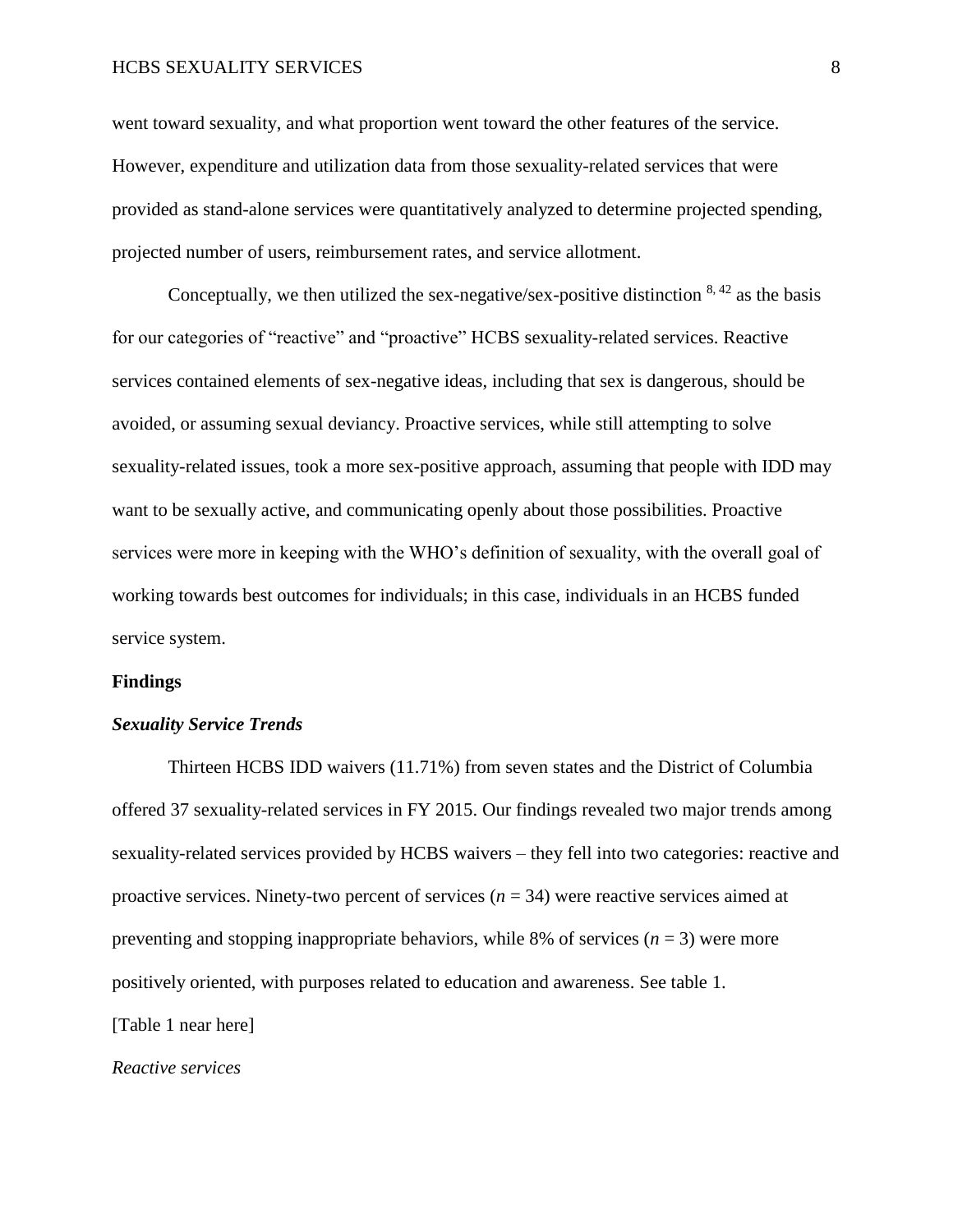Reactive services ( $n = 34$ ) portrayed sexuality more negatively by exclusively focusing on sexually inappropriate behaviors. Reactive services often  $(62\%$  of reactive services;  $n = 21$ ) included assessments and plans to stop current sexually inappropriate behaviors and prevent future behaviors.

Reactive services frequently (47% of reactive services;  $n = 16$ ) also included intervention and therapy for sexually inappropriate behaviors. For example, Tennessee Statewide HCBS waiver's (TN.128.R05.00) 'Intensive Behavioral Residential Services' explained:

Intensive Behavioral Residential Services is a home and community-based clinical treatment… for individuals who exhibit high risk behaviors that are dangerous or whose behaviors are so serious that when they occur, they present a potential danger to the person, staff, or the community. Examples of the behaviors that meet criteria are behaviors that have caused harm in the past (e.g., sexual predatory behavior) and have a probability of reoccurrence. These behaviors can be reasonably expected to occur in the absence of a highly structured therapeutic environment without support, supervision, and training in alternative behaviors. Specific examples include… sexually offensive behaviors with high frequency of occurrence or sexual behavior with any person who did not consent or is unable to consent to such behavior, or engaging in public displays of sexual behavior.

Finally, a number of reactive services  $(38\%$  of reactive services;  $n = 13$ ) also provided supervision for inappropriate behaviors. For example, Colorado HCBS – Children's Habilitation Residential Program waiver's (CO.305.R04.00) 'Habilitation' service explained:

supervision means the level of supervision necessary to keep the waiver participant safe in the home and in the community. Levels of supervision would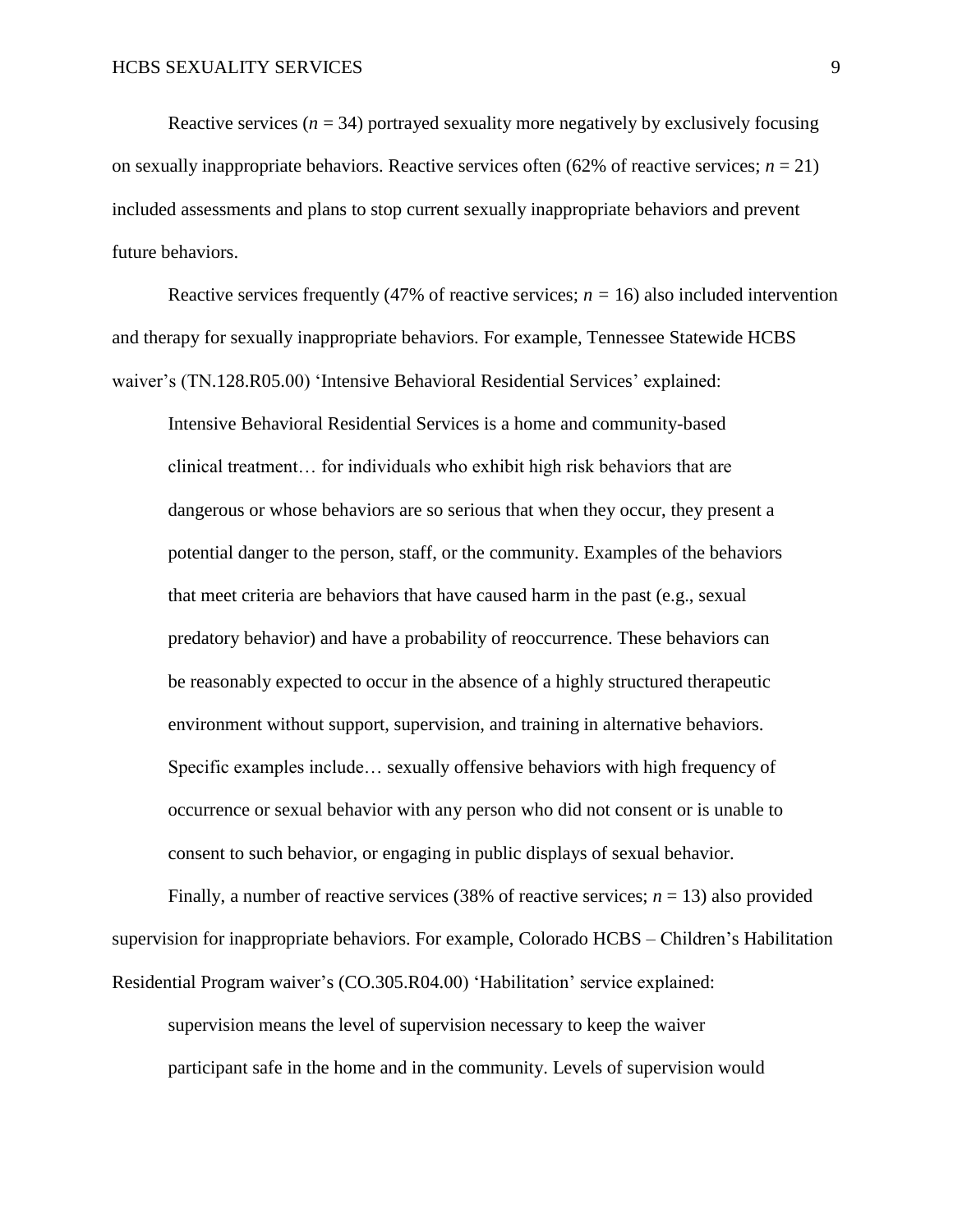include line-of-sight, one-on-one, room-to-room, and within sight distance (yard). Behavioral needs would include, but not be limited to, the waiver participants physical and verbal aggressiveness, sexual inappropriateness, victimization, property destruction, self-harm, suicidal, stealing.

#### *Proactive services*

Unlike reactive services, proactive services  $(n = 3)$  promoted healthy sexuality education. All three proactive sexuality services provided education centered on sexuality awareness, reproduction, safe sex, and victimization avoidance. These include New Mexico Developmental Disabilities Waiver Program's (NM0173R0503) 'Socialization and Sexuality Education' services, which emphasizes social skills learning and sexuality learning, as both a class and individual service offering, and the District of Columbia Persons with IDD Renewal Waiver's (DC0307R0301) 'Sexuality Education,' offered as a wellness service.

#### *Service Expenditures*

Of the 37 sexuality-related services offered in FY 2015, 28 sexuality-related services (76%) were embedded within another service, such as habilitation, while nine services (24%) were provided as stand-alone services. These nine services had a total projected spending of \$645,994 for 514 participants. However, this ranged greatly by service from \$3,000 for Washington Children's Intensive In-Home Behavioral Support waiver's (WA.40669.R01.03) 'Sexual Deviancy Evaluation' service to \$431,943 for NM.0173.R05.03's 'Socialization and Sexuality Classes' service, with the average stand-alone sexuality service projecting a total spending of \$71,777. See table 2.

[Table 2 near here]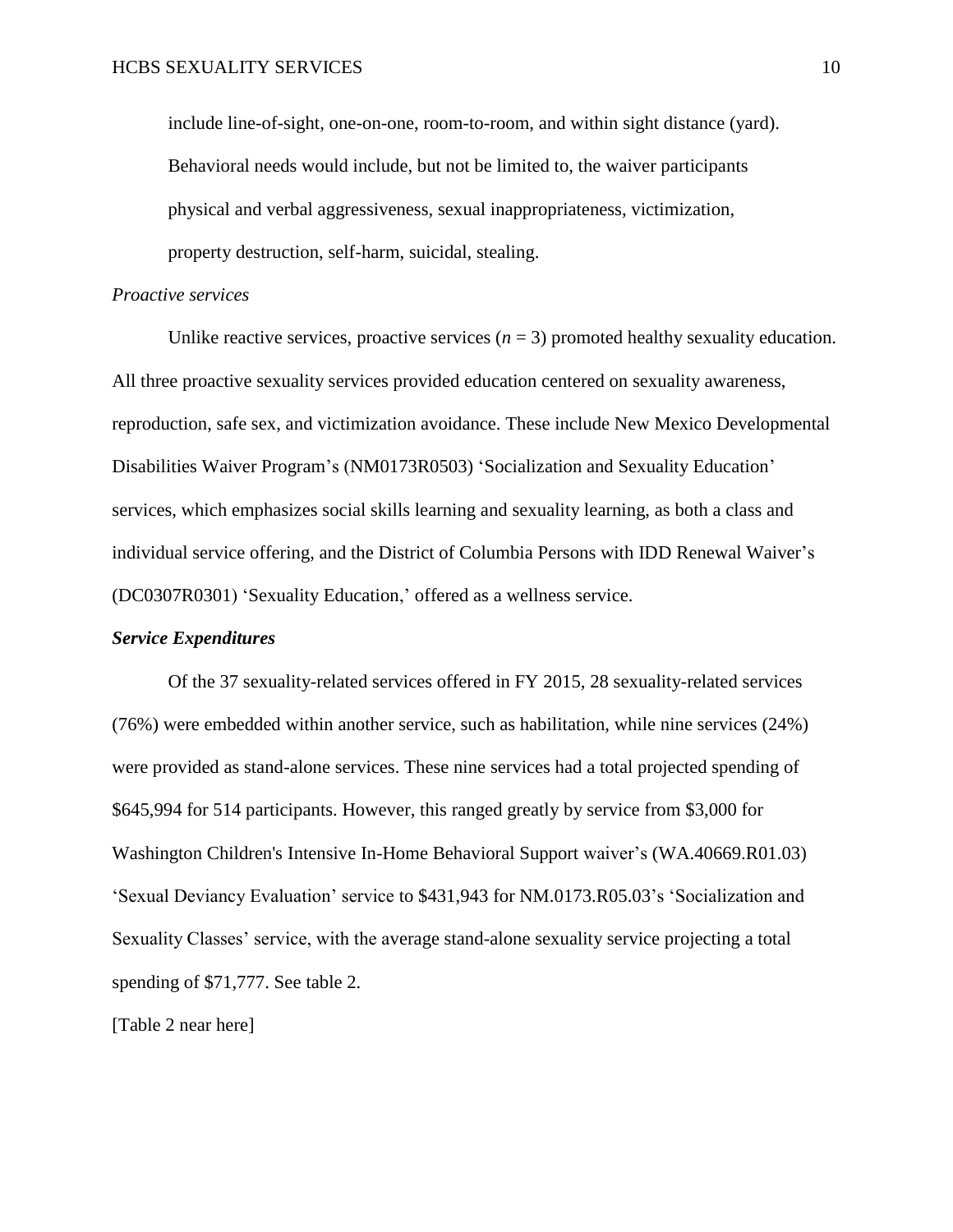Proactive stand-alone sexuality services projected a greater total spending (\$453,524) than reactive stand-alone services (\$192,471), and had a larger average total projected spending per service (\$151,175) than reactive services (\$32,078). However, proactive stand-alone services also provided for a greater number of people with IDD, projecting a total of 361 participants, with an average of 120 participants per service, compared to a total of 153 for reactive services, with an average of 26 participants per service.

The average spending per participant also varied widely by service, and service type (i.e., reactive, proactive). While on average in FY 2015 stand-alone sexuality services projected spending \$1,064 per participant this ranged from \$475 per participant (DC.0307.R03.01's 'Sexuality education' service) to \$1,500 per participant (WA.40669.R01.00's 'Sexual Deviancy Evaluation' service) (see figure 1). Moreover, reactive stand-alone sexuality services projected more spending per participant (\$1,172) on average than proactive stand-alone sexuality services (\$847).

#### [Figure 1 near here]

Stand-alone sexuality services were provided by a number of different reimbursement rates, including hourly  $(n = 3)$ , each evaluation  $(n = 4)$ , and series  $(n = 2)$ . Those services reimbursed by 'each evaluation' had an average reimbursement rate of \$1,143, ranging from \$785 (Washington Basic Plus waiver's (WA.0409.R02.06) 'Sexual Deviancy Evaluation' service) to \$1,5000 (WA40669R0103 'Sexual Deviancy Evaluation' service) an evaluation, with participants receiving one evaluation per year.

Those services reimbursed by hourly rate ranged from \$75.96 (DC.307.R03.01's 'Sexuality education' service) to \$106.48 (NM.0173.R05.03's 'Preliminary Risk Screening, Incentive (New)' service) an hour, having an average hourly reimbursement rate of \$88.44. Of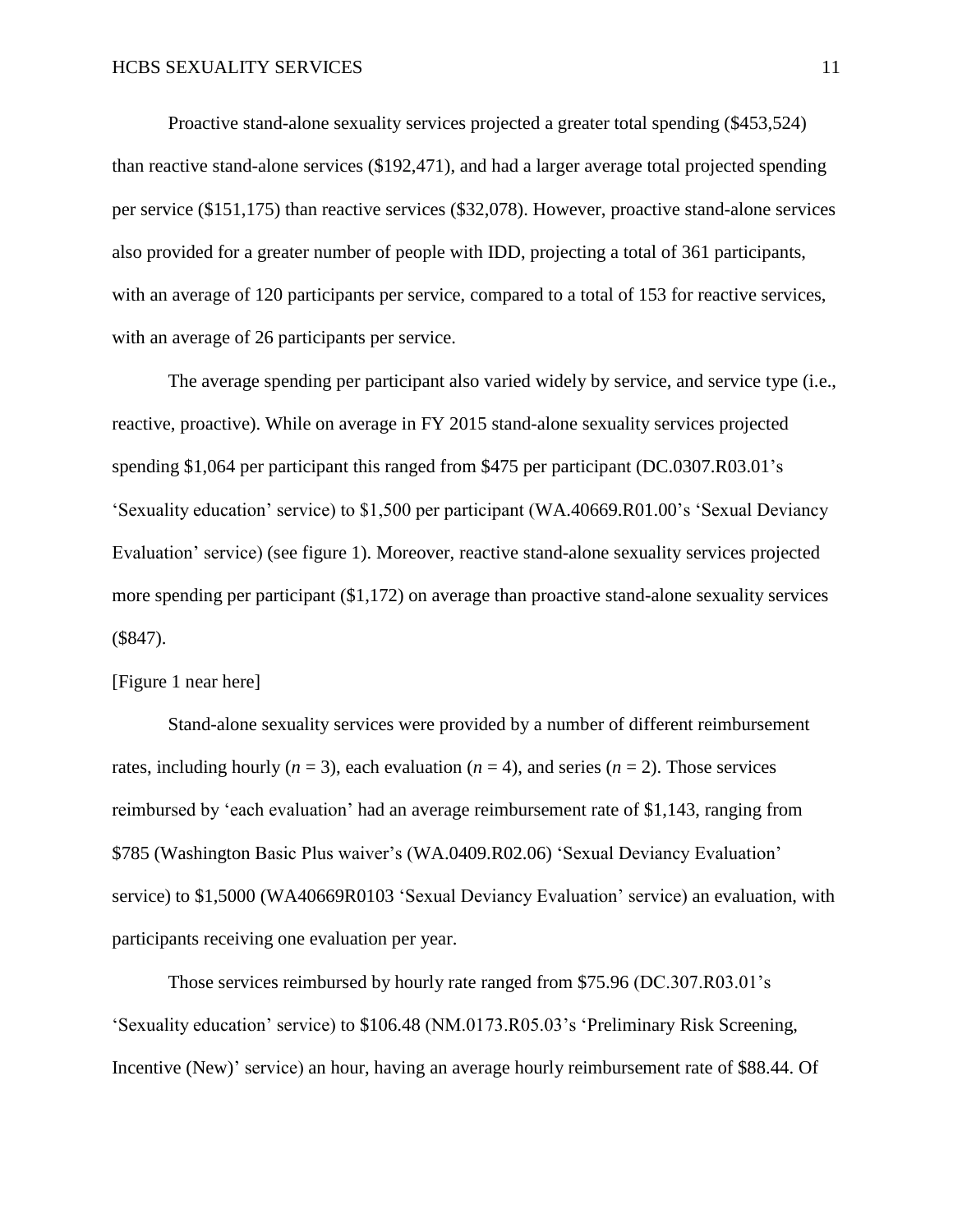those services reimbursed hourly, the average participant was projected to receive 10.75 hours of sexuality services per year, ranging from 6.25 hours (DC.307.R03.01's 'Sexuality education' service) to 13 hours (NM.0173.R05.03's 'Preliminary Risk Screening, Incentive (New)' and 'Preliminary Risk Screening, Standard (New)' services).

Finally, those services provided by series ranged from \$423.15 (NM.0173.R05.03's 'Socialization and Sexuality Individual' service) to \$708.00 (NM.0173.R05.03's 'Socialization and Sexuality Classes' service) a series, having an average reimbursement rate of \$565.58 per series. Of series rate services, the average participant projected to receive 2.11 series per year, ranging from 1.00 (NM.0173.R05.03's 'Socialization and Sexuality Individual' service) to 3.21 series (NM.0173.R05.03's 'Socialization and Sexuality Classes' service).

Rates cannot be directly compared across reactive and proactive services because reactive stand-alone services were provided by hourly and each evaluation rates, while proactive services were provided by hourly and series reimbursement rates.

#### **Discussion**

Of the 111 Medicaid HBCS waivers for people with IDD offered in FY 2015, less than 12% provided any type of sexuality-related service. Two types of sexuality-related services were offered to people with IDD: reactive and proactive services. Reactive sexuality services focused on interrupting sexually inappropriate behaviors through assessments and plans, intervention and therapy, and supervision. Meanwhile, proactive sexuality services promoted the healthy sexuality of people with IDD by providing sexuality education related to sexuality awareness, reproduction, and victimization avoidance. That less than 12% of HCBS waivers offer any sexuality-related services reveals the overall lack of recognition of sexuality as an integral part of life for HCBS waiver participants. While greater reforms are needed surrounding the healthcare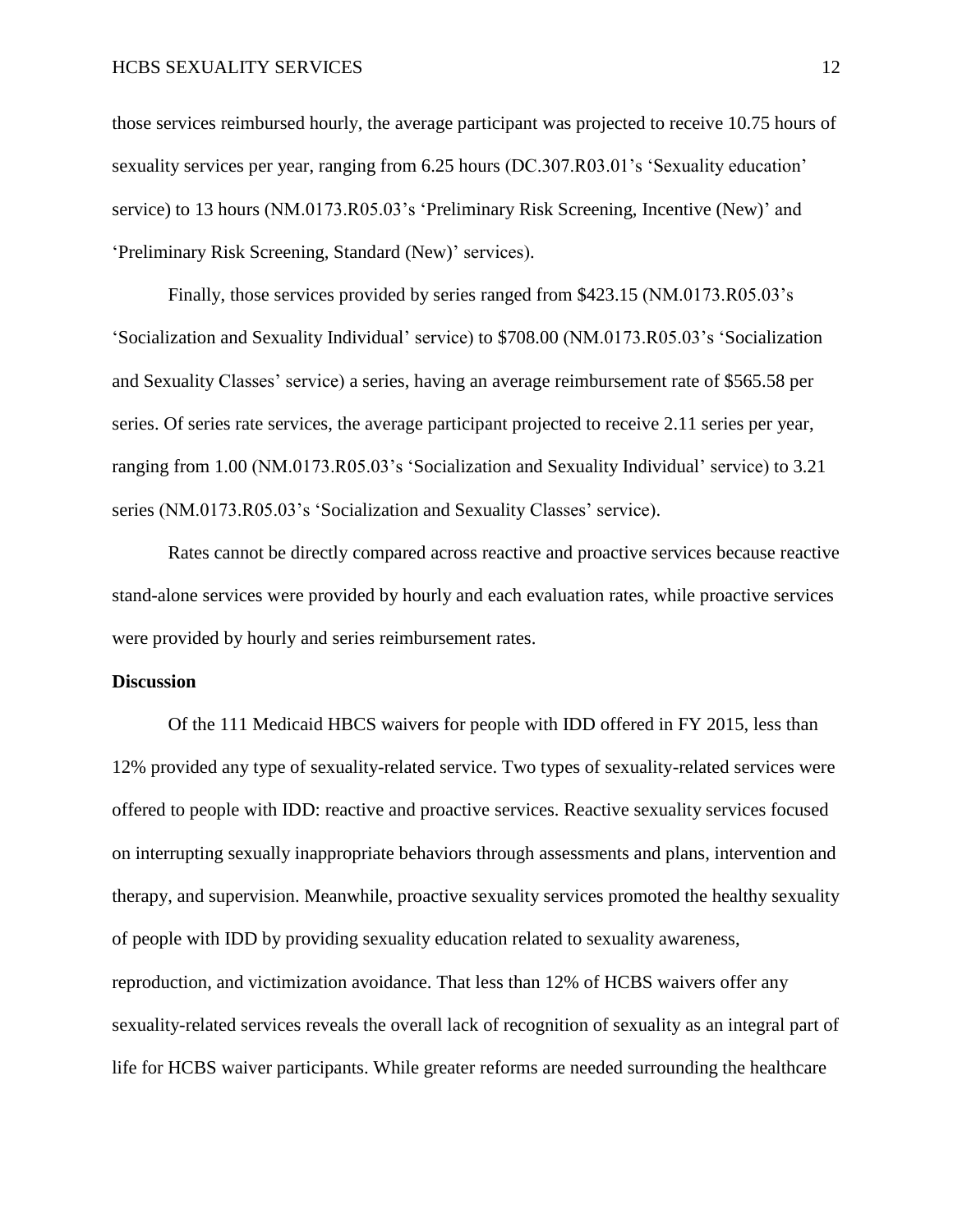provision for people with IDD, HCBS has the potential to provide sexuality-related services in settings that are community-based and acknowledge the important role that sexuality plays for most individuals. While the majority of current HCBS-funded sexuality services are reactive, and respond to currently existing sexually problematic behaviors, a small minority of services take more proactive approaches, recognizing "the need for a continuum of sexuality services to address the gaps in socialization and sexuality education that existed for individuals with developmental disabilities" (NM173R0503 'Socialization and Sexuality Education service'). While these services have not been formally evaluated they represent a novel approach that honors the value of full community inclusion for people with IDD.

The majority of HCBS sexuality-related services were embedded within another service, such as habilitation. Meanwhile, stand-alone sexuality services projected approximately \$646,000 of funding in FY 2015 – less than .01% of total HCBS IDD waiver projected spending<sup>43</sup>. While proactive stand-alone sexuality services had a higher total projected spending and average projected spending in FY 2015 than reactive stand-alone sexuality services we believe this is because it was more common for reactive sexuality-related services to be embedded in bulk services. Direct expenditure comparisons between these bulk services were not possible because there is no way to differentiate the sexuality-related services from other service provisions**.** However, as HCBS waiver requirements become more focused on maximizing community-based and person-centered service options, providing proactive sexuality services, either as standalone services or within habilitation services, offers a way to ensure high-quality services while also providing cost-effective services <sup>9, 14, 44</sup>. More longitudinal research is needed in order to measure such an initiative's effects, but the changing paradigm of service provision, including increased usage of demonstration waivers within an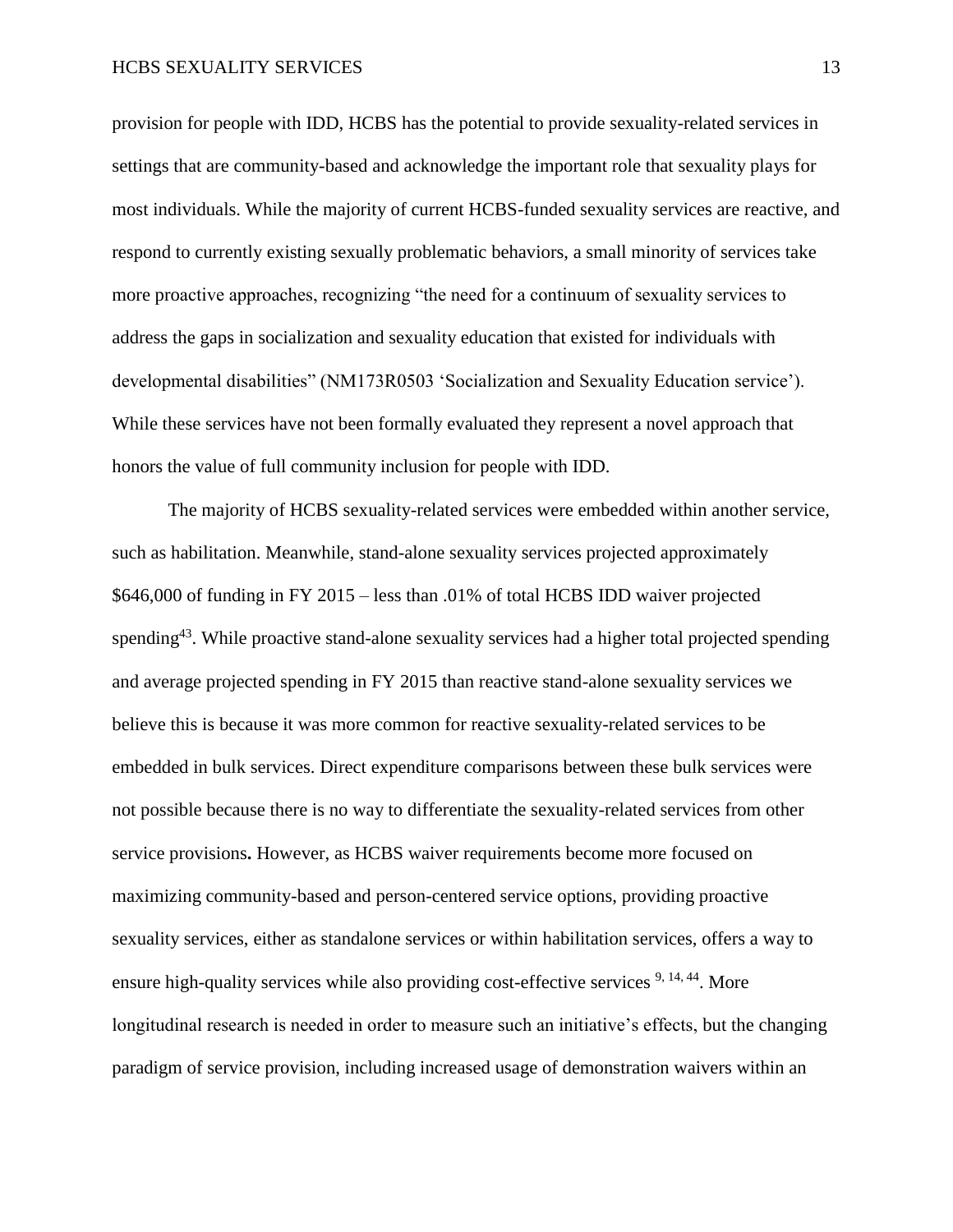1115 plan, makes this an ideal moment in which to increase waiver coverage of proactive sexuality services.

The State of New Mexico's current HCBS waiver offerings provide an example for other states of how proactive sexuality services may be offered. New Mexico's Socialization and Sexuality Education service (NM173R0503) offers a series of classes that recognize "the need for a continuum of sexuality services to address the gaps in socialization and sexuality education that existed for individuals with developmental disabilities that were being integrated in the community, as well as those who had always lived in the community." Using a train-the-trainer approach, and administered by the Office of Behavioral Support within the State Health Department's Developmental Disabilities Support Division, the "Friends and Relationships" class discusses how relationships change over time and how sexuality may play a role in some of those relationships  $45$ . Currently, participants in the waiver may take this class up to six times  $45$ .

New Mexico's Friends and Relationships curriculum has much in common with other training material cited in the literature, including a focus on relationships <sup>46, 47</sup>, safety <sup>48</sup>, and skill-building 49-51. It was also designed to be delivered in conjunction with another service offered as a stand-alone waiver service in New Mexico: the 'Preliminary Risk Screening & Consultation Service.' The Preliminary Risk Screening program is uniquely community-based and seeks to identify and manage risk for behavior associated with sexual offenses. Participants receive treatment in community-based settings, which may allow them greater control over their own behavior in addition to fuller participation in employment, leisure, and educational settings (NM173R0503).

One of the ongoing issues with getting comprehensive sexuality education and intervention services included in more states' waivers is the overall lack of evaluation on training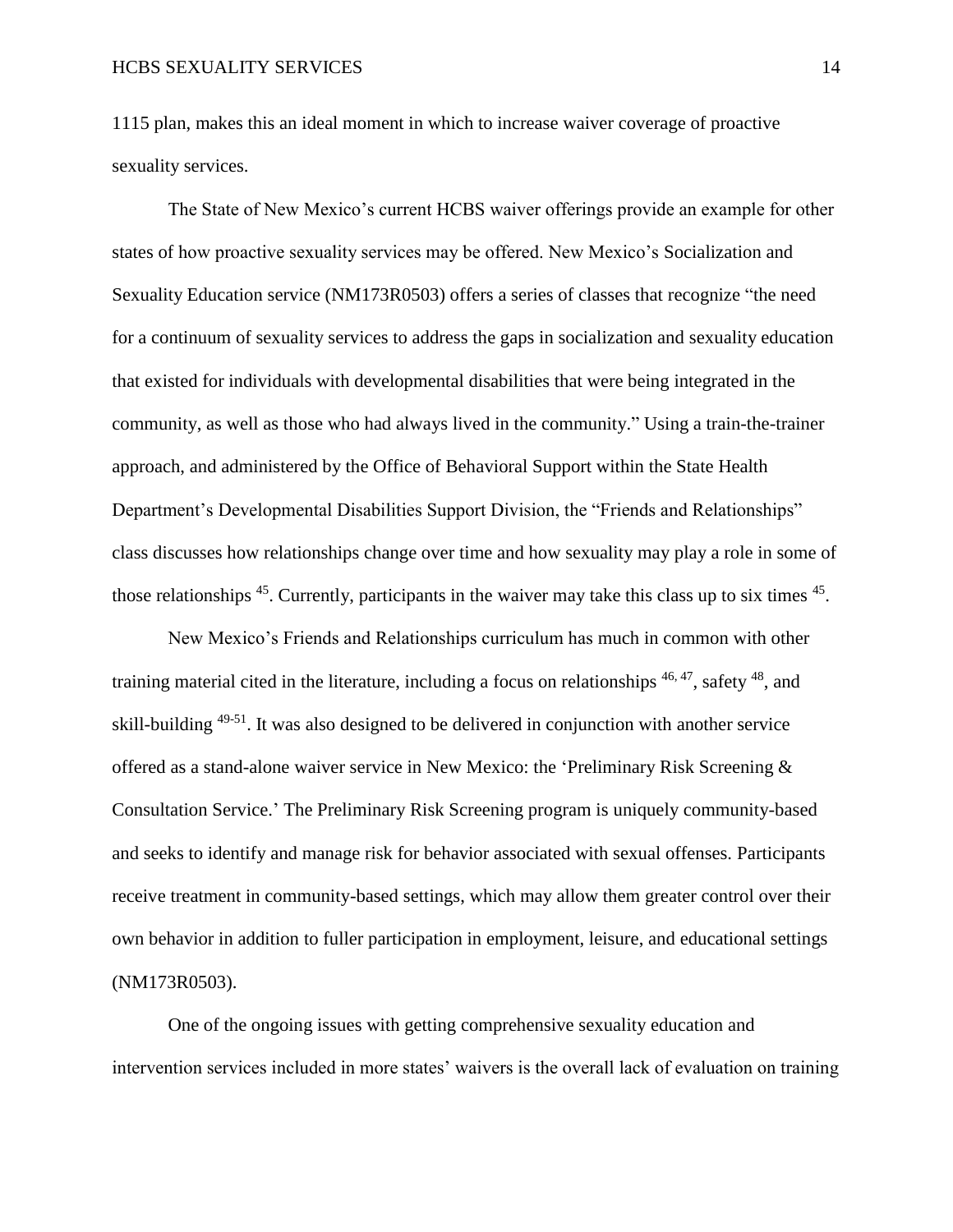curriculums and outcomes for adults with IDD  $^{52}$ . Even when trainings and curriculum are evaluated, methodological issues frequently arise, due in part to time and monetary restrictions <sup>53</sup>. New Mexico's Friends and Relationships curriculum, however, utilizes a train-the-trainer approach. Train-the-trainer models have been found to be effective in training professional in health and social work contexts <sup>54</sup>, and have also been found efficacious when training adults with IDD about healthy lifestyles <sup>55</sup>. In addition, the companion service provided through 'Preliminary Risk Screening & Consultation' utilizes lessons learned from other communitybased interventions focused on risk factor management for adults with IDD <sup>56</sup>. By following trends located within the most current evidence base for providing effective services to adults with IDD, New Mexico demonstrates that its HCBS waiver proactive sexuality service offerings may represent an effective model for other states to follow.

As our study was preliminary and resulted in a small sample size, it does have limitations. The method used in this study lead to a sample size that is also part of the results; the finding that less than 12% of all HCBS IDD waivers offered sexuality-related services in FY 2015 is significant. While this small proportion as well as the variation across the HCBS waivers providing sexuality services may appear extreme, this variability is the hallmark of the HCBS waiver program<sup>43</sup>. CMS does not require states to detail why they make the decisions they do regarding expenditures and utilization. Moreover, the HCBS program by its very nature allows states flexibility in terms of how they provide services. Therefore, this variability may relate to both contextual state differences as well as state priorities. According to waivers alone there is no way to determine the causes of these differences, making it a valuable direction for future study.

Another limitation of our study is Medicaid HCBS 1915(c) waivers are not utilization data but instead state projections made to the federal government. However, HCBS waivers are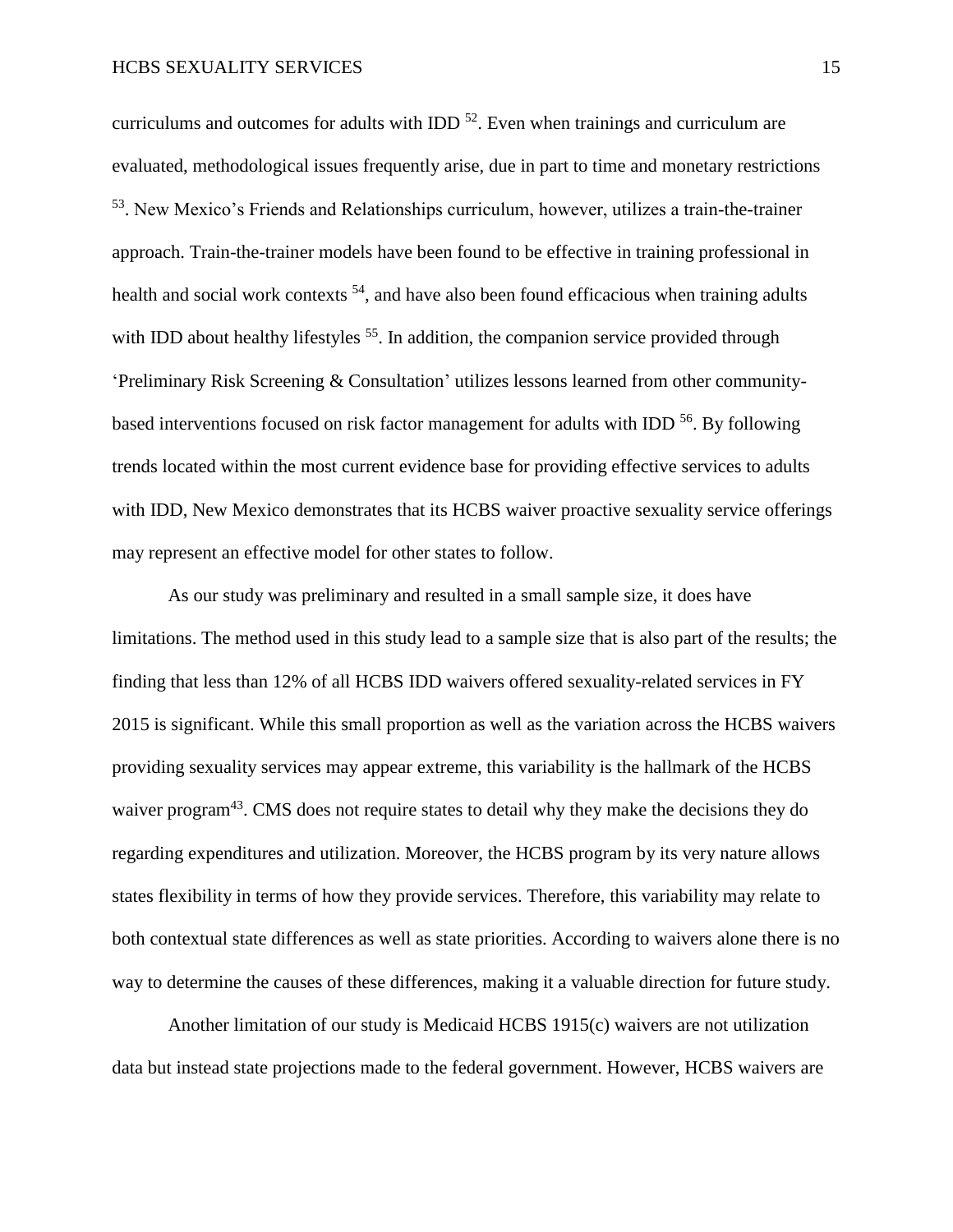an accurate proxy of utilization because they are based on previous years' actual waiver utilization<sup>57</sup>. Moreover, research by Rizzolo et al.<sup>57</sup> found HCBS waiver projections

congruent with spending patterns identified by researchers at Mathematica who used 2008 Medicaid Statistical Information Systems claims data from 44 states and Washington, DC, to determine trends in waiver expenditures across the states. (pp. 19-20)

It should also be noted that the availability of service provision alone is not necessarily a good metric of success of the sexuality-service provision. We suggest future research evaluate how successful these sexuality services are at fulfilling the sexuality needs of people with IDD.

In order to move towards universal coverage of proactive sexuality education and other intervention services, such as the use of positive behavioral supports, the efficacy of current Medicaid HCBS waiver sexuality services must be measured. However, the increased inclusion of sexuality services within HCBS would also signal at a broader shift in how people with IDD are understood as sexual beings. Viewing sexuality as a natural part of life for most people can and should necessitate increased service provision around sexuality. While localized sexuality education programs have existed since the 1980s, the time has come for sexuality services to be endorsed and funded at the Federal and State levels through HCBS waivers.

#### *Conclusion*

This paper has explored, through an analysis of HCBS waiver service offerings, the current state of sexuality service provision funded through Medicaid HCBS. Currently, less than 12% of waivers include any kind of sexuality services, and of that 12%, the services provided are predominantly reactive, rather than proactive. This reveals an understanding of people with IDD's sexuality as mostly deviant, rather than viewing sexuality as a natural part of all people's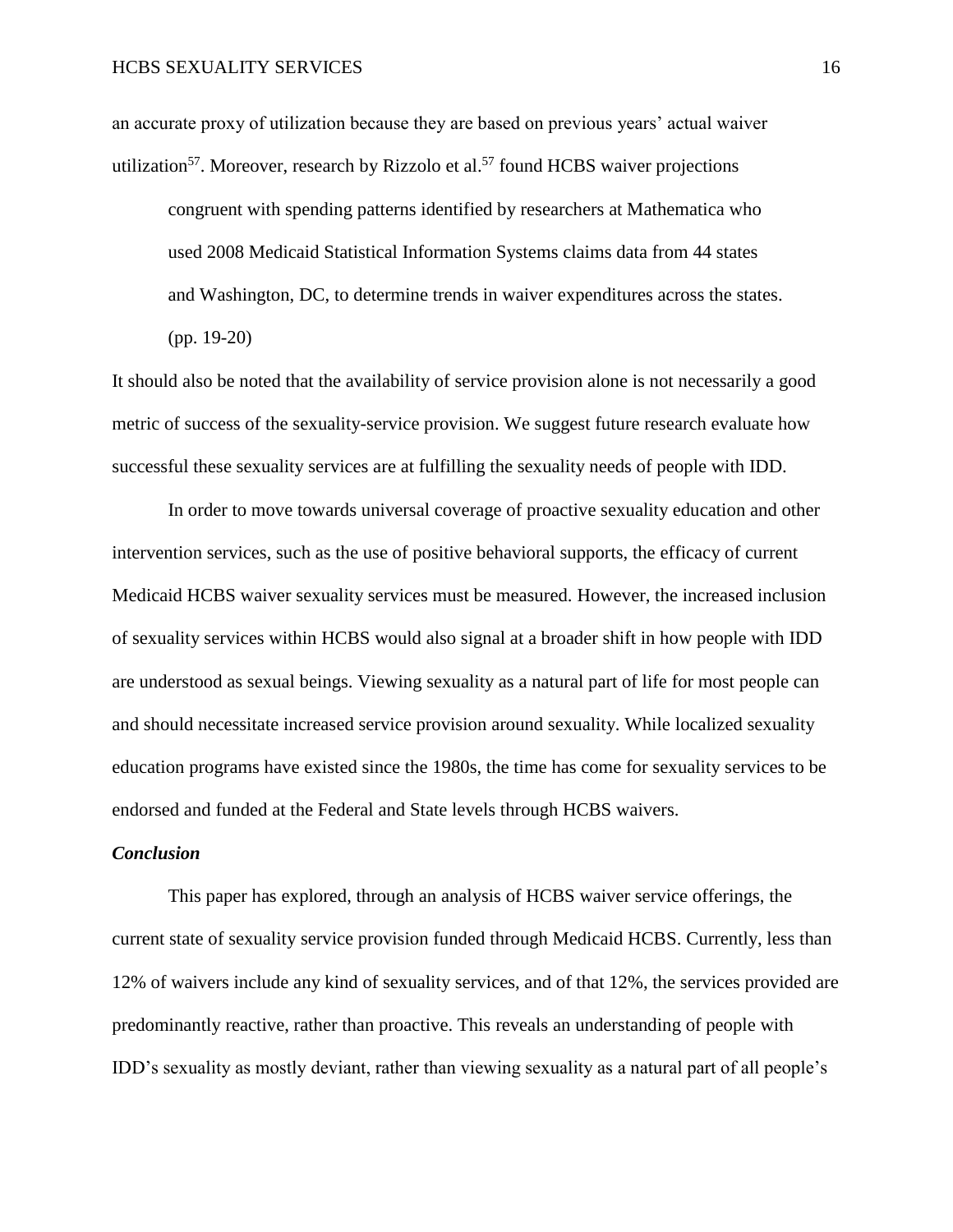#### HCBS SEXUALITY SERVICES 17

experiences. Three proactive services in New Mexico and the District of Columbia were identified and discussed as models for other states creation of and inclusion in HCBS waiver service offerings. The limited availability of Medicaid HCBS sexuality service provision not only hints at a lack of understanding of sexuality for people with IDD, but also presents an opportunity to perform increased evaluations on current service offerings in order to justify future expanded offerings in other States. Understanding how and why these programs operate is the next step in providing optimal HCBS service provision that ensures maximum quality of life.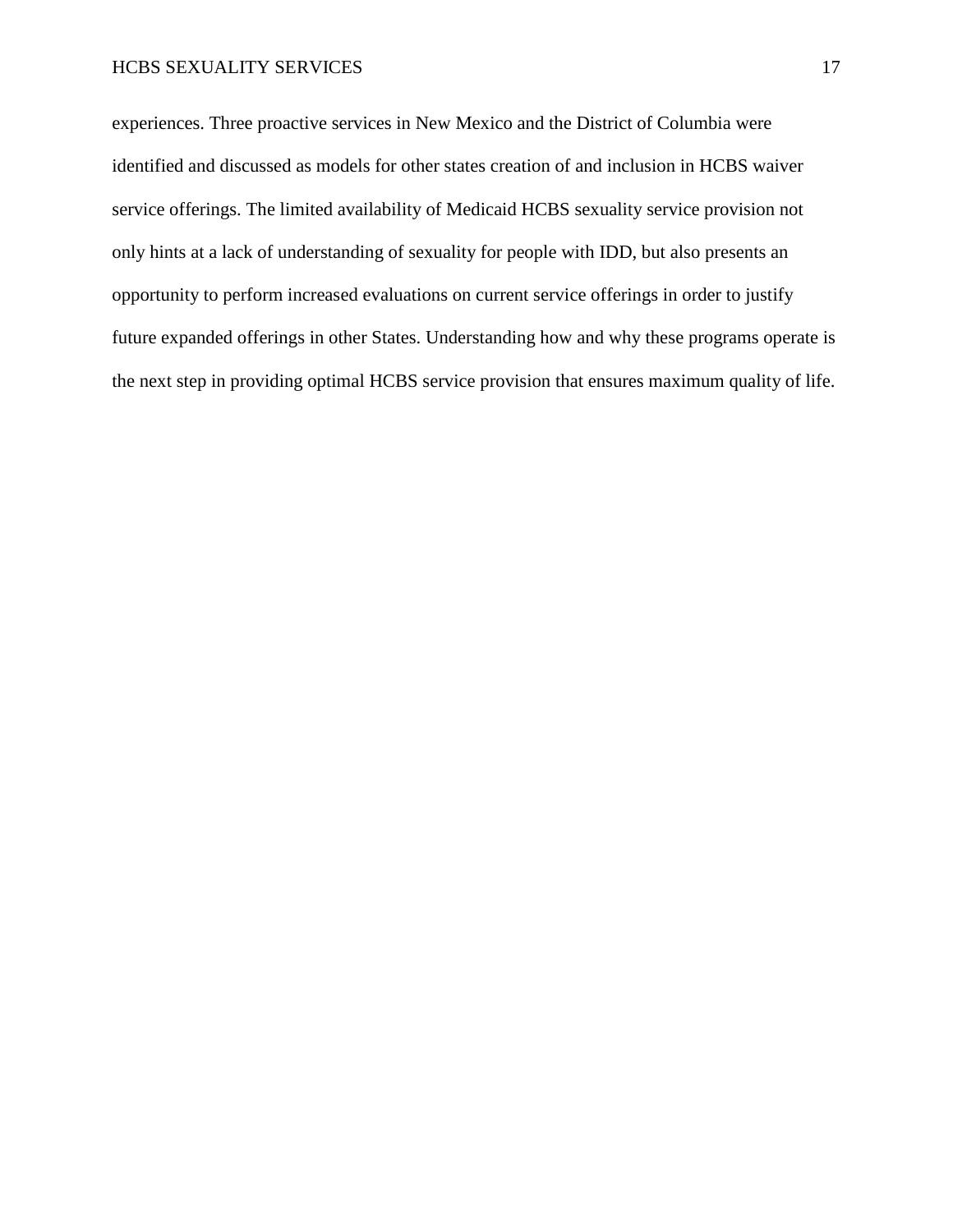#### **References**

- **1.** Shogren KA, Bradley VJ, Gomez SC, et al. Public Policy and the Enhancement of Desired Outcomes for Persons With Intellectual Disability. *Intellectual and Developmental Disabilities.* 2009;47:307-319.
- **2.** Reinders HS, Schalock RL. How Organizations Can Enhance the Quality of Life of Their Clients and Assess Their Results: The Concept of QOL Enhancement. *American Journal on Intellectual and Developmental Disabilities.* 2014;119:291-302.
- **3.** World Health Organization. *Defining sexual health: report of a technical consultation on sexual health, 28-31 January 2002, Geneva*: World Health Organization; 2006.
- **4.** Chou D, Cottler S, Khosla R, Reed GM, Say L. Sexual health in the International Classification of Diseases (ICD): implications for measurement and beyond. *Reproductive Health Matters.* 2015;23:185-192.
- **5.** Braeken D, Cardinal M. Comprehensive Sexuality Education as a Means of Promoting Sexual Health. *International Journal of Sexual Health.* 2008;20:50-62.
- **6.** Levine D, McCright J, Dobkin L, Woodruff AJ, Klausner JD. SEXINFO: A Sexual Health Text Messaging Service for San Francisco Youth. *Am J Public Health.* 2008;98:393-395.
- **7.** Rogstad KE, Ahmed-Jushuf IH, Robinson AJ. Standards for comprehensive sexual health services for young people under 25 years. *International Journal of STD & AIDS.* 2002;13:420-424.
- **8.** Bullough VL. *Sexual variance in society and history*. Chicago: University of Chicago Press; 1976.
- **9.** Williams D, Prior E, Wegner J. Resolving social problems associated with sexuality: Can a "Sex-Positive" Approach Help? *Social Work.* 2013;58:273-276.
- **10.** Guttmacher Institute. *State policies in brief: Sex and HIV education*. New York: Author; 2012.
- **11.** Elia JP, Eliason MJ. Dangerous omissions: Abstinence-only-until-marriage school-based sexuality education and the betrayal of LGBTQ youth. *American Journal of Sexuality Education.* 2010;5:17-35.
- **12.** Kirby D. Abstinence, sex, and STD/HIV education programs for teens: Their impact on sexual behavior, pregnancy, and sexually transmitted disease. *Annual Review of Sex Research.* 2007;18:143-177.
- **13.** Connell C, Elliott S. Beyond the birds and the bees: Learning inequality through sexuality education. *American Journal of Sexuality Education.* 2009;4:83-102.
- **14.** Popovic M. Psychosexual diversity as the best representation of human normality across cultures. *Sexual and Relationship Therapy.* 2006;21:171-186.
- **15.** Kempton W, Kahn E. Sexuality and people with intellectual disabilities: A historical perspective. *Sexuality & Disability.* 1991;9:91-111.
- **16.** Tilleya E, Walmsleya J, Earlea S, Atkinsona D. 'The silence is roaring': Sterilization, reproductive rights and women with intellectual disabilities. *Disability & Society.* 2012;27:413-426.
- **17.** McCarthy M. Women with intellectual disability: Their sexual lives in the 21st century. *Journal of Intellectual and Developmental Disability.* 2014;39:124-131.
- **18.** Bernert DJ. Sexuality and disability in the lives of women with intellectual disabilities. *Sexuality & Disability.* 2011;29:129-141.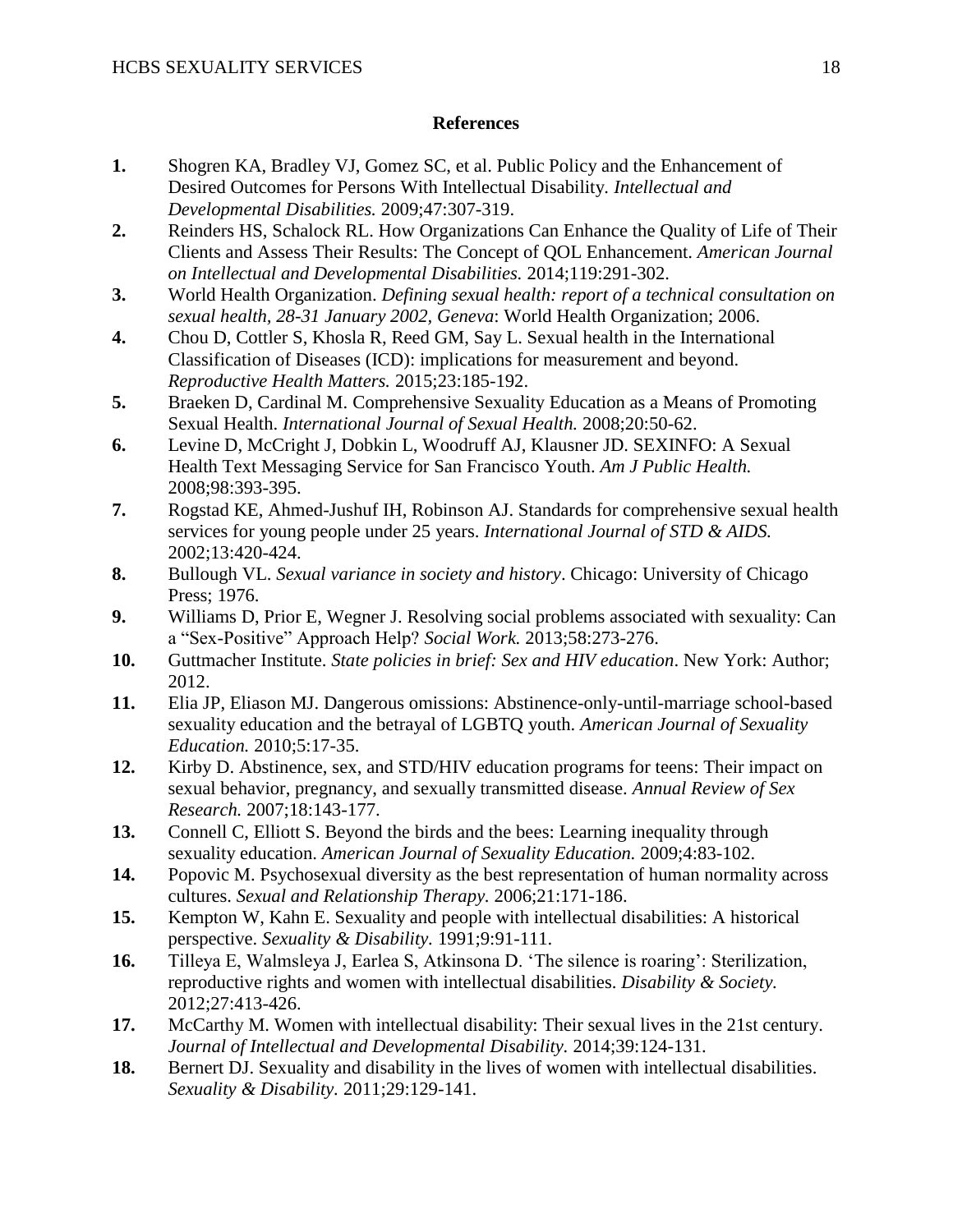- **19.** Azzopardi-Lane C, Callus A. Constructing sexual identities: People with intellectual disability talking about sexuality. *British Journal of Learning Disabilities.* 2014;ahead of print:1-8.
- **20.** Fitzgerald C, Withers P. 'I don't know what a proper woman means': What women with intellectual disabilities think about sex, sexuality and themselves. *British Journal of Learning Disabilities.* 2011;41:5-12.
- **21.** Swango-Wilson A. Systems theory and the development of sexual identity for individuals with intellectual/developmental disability. *Sexuality & Disability.* 2010;28:157-164.
- **22.** Di Giulio G. Sexuality and people living with physical or developmental disabilities: a review of key issues. *The Canadian Journal of Human Sexuality.* 2003;12:53.
- **23.** Parish SL, Saville AW. Women With Cognitive Limitations Living in the Community: Evidence of Disability-Based Disparities in Health Care. *Mental Retardation.* 2006;44:249-259.
- **24.** Scheepers M, Kerr M, O'Hara D, et al. Reducing Health Disparity in People with Intellectual Disabilities: A Report from Health Issues Special Interest Research Group of the International Association for the Scientific Study of Intellectual Disabilities1. *J Policy Practice in Intell Disabilities.* 2005;2:249-255.
- **25.** Nosek MA, Simmons DK. People with disabilities as a health disparities population: the case of sexual and reproductive health disparities. *Californian Journal of Health Promotion.* 2007;5:68-81.
- **26.** Lavela SL, Weaver FM, Smith B, Chen K. Disease Prevalence and Use of Preventive Services: Comparison of Female Veterans in General and Those with Spinal Cord Injuries and Disorders. *Journal of Women's Health.* 2006;15:301-311.
- **27.** Barger E, Wacker J, Macy R, Parish S. Sexual Assault Prevention for Women With Intellectual Disabilities: A Critical Review of the Evidence. *Intellectual and Developmental Disabilities.* 2009;47:249-262.
- **28.** McBrien J, Hodgetts A, Gregory J. Offending and risky behaviour in community services for people with intellectual disabilities in one local authority. *Journal of Forensic Psychiatry & Psychology.* 2003;14:280-297.
- **29.** McGrath RJ, Livingston JA, Falk G. Community Management of Sex Offenders With Intellectual Disabilities: Characteristics, Services, and Outcome of a Statewide Program. *Intellectual and Developmental Disabilities.* 2007;45:391-398.
- **30.** Tarnai B. Review of Effective Interventions for Socially Inappropriate Masturbation in Persons with Cognitive Disabilities. *Sexuality and Disability.* 2006;24:151-168.
- **31.** Wilcox DT. Treatment of intellectually disabled individuals who have committed sexual offences: A review of the literature. *Journal of Sexual Aggression.* 2004;10:85-100.
- **32.** U.S. Department of Health and Human Services. Understanding Medicaid home and community services: A primer. Washington, DC: U.S. Department of Health and Human Services; 2000.
- **33.** Disabled and Elderly Health Programs Group, Center for Medicaid and State Operations, Centers for Medicare and Medicaid Services, Department of Health and Human Services. Application for a §1915(c) Home and Community-Based Waiver [Version 3.5]: Instructions, technical guide, and review criteria2015.
- **34.** Braddock D, Hemp R, Rizzolo MC, Tanis ES, Haffer L, Wu J. *The state of the states in intellectual and developmental disabilities: Emerging from the great recession.* 10th ed.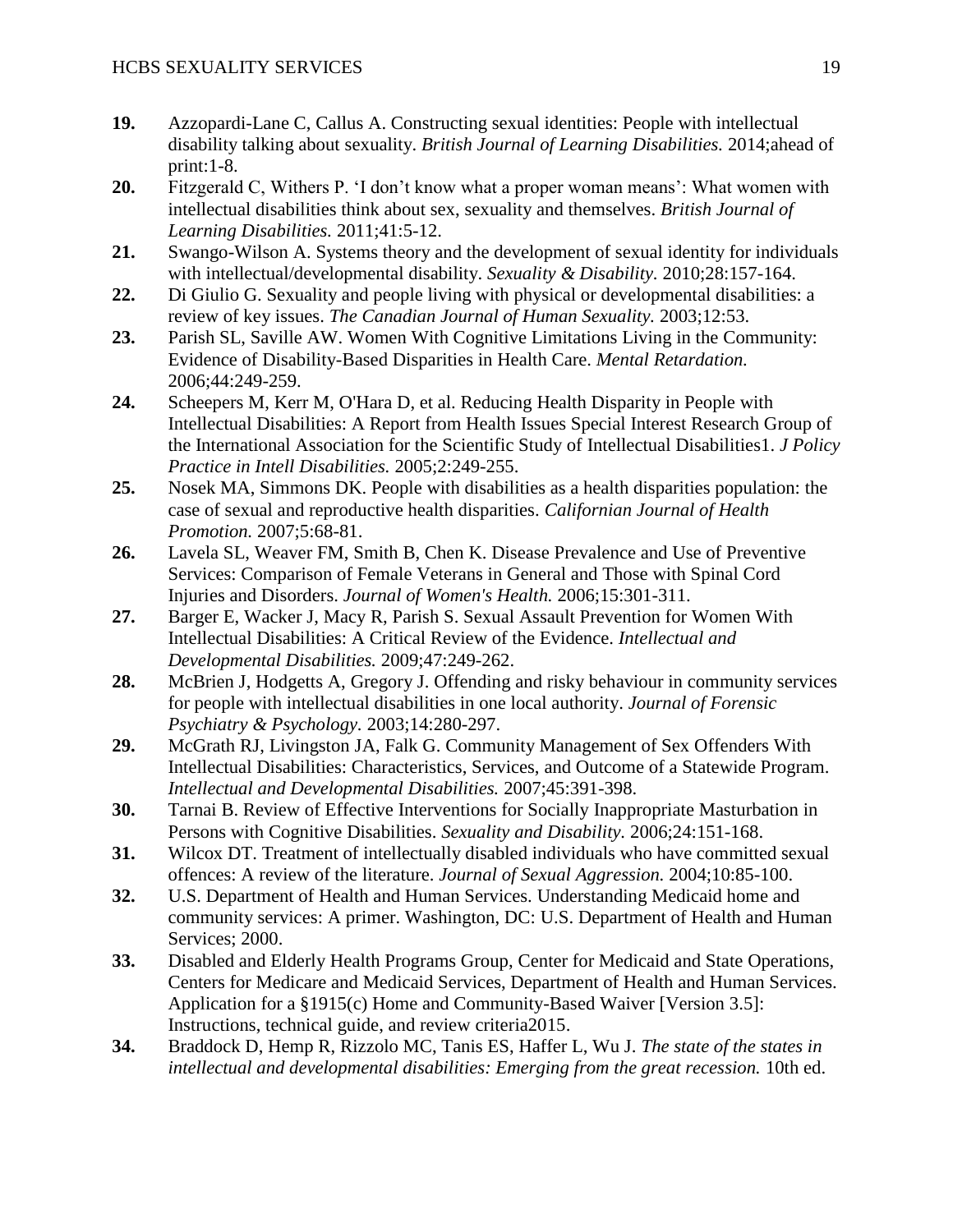Washington, DC: The American Association on Intellectual and Developmental Disabilities; 2015.

- **35.** Hemp R, Braddock D, King M. Community-based Medicaid funding for people with intellectual and developmental disabilities. *National Conference of State Legislatures LegisBrief.* 2014;22:1-2.
- **36.** Lakin KC, Larson SA, Kim S. *Behavioral outcomes of deinstitutionalization for people with intellectual and/or developmental disabilities: Third decennial review of U.S. studies, 1977-2010*: Research and Training Center on Community Living, Institute on Community Integration, University of Minnesota.; 2011.
- **37.** Larson S, Lakin C, Hill S. Behavioral Outcomes of Moving From Institutional to Community Living for People With Intellectual and Developmental Disabilities: U.S. Studies From 1977 to 2010. *Research and Practice for Persons with Severe Disabilities.* 2013;37:235-246.
- **38.** Mansell J, Beadle-Brown J. Person-centred planning or person-centred action? Policy and practice in intellectual disability services. *Journal of Applied Research in Intellectual Disabilities.* 2004;17:1-9.
- **39.** Garson GD. Path analysis. *from Statnotes: Topics in Multivariate Analysis. Retrieved.* 2008;9:2009.
- **40.** Centers for Medicare and Medicaid Services. Medicaid Program; State Plan Home and Community-Based Services, 5-Year Period for Waivers, Provider Payment Reassignment, and Home and Community-Based Setting Requirements for Community First Choice and Home and Community-Based Services (HCBS) Waivers. Washington, DC: Department of Health & Human Services; 2014.
- **41.** Lulinski-Norris A. Community capacity to provide mental and behavioral health services to people with developmental disabilities. *Department of Disability and Human Development, University of Illinois at Chicago.* Vol Doctoral thesis. Chicago: University of Illinois at Chicago; 2014.
- **42.** Queen C, Comella L. The necessary revolution: Sex-positive feminism in the post-Barnard era. *The Communication Review.* 2008;11:274-291.
- **43.** Friedman C. A national analysis of Medicaid Home and Community Based Services waivers for people with intellectual and developmental disabilities: FY 2015. *Intellectual and Developmental Disabilities.* 2017;55:281-302.
- **44.** Kivela J, Ketting E, Baltussen R. Cost and cost-effectiveness analyses of school-based sexuality education programmes in six countries. Paris: UNESCO, Radboud University Nijmegen Medical Center; 2011.
- **45.** Thorne-Lehman J, Frazine C, Buckles J, Heimerl C. From Diné to Santa Fe: Teamwork in New Mexico [Powerpoint slides]2014.
- **46.** Champagne MP, Walker-Hirsch LW. *Circles: Intimacy and relationships*. Santa Barbara, California: James Stanfield Publishing Company; 1993.
- **47.** McLaughlin K. *Sexuality education for adults with developmental disabilities*. Colchester, VT: Planned Parenthood of Northern New England; 2009.
- **48.** Illinois Imagines. Our rights right now: Overview guide 2010.
- **49.** Heighway S. *STARS: Skills training for assertiveness, relationship-building and sexual awareness*. Madison, WI: Wisconsin Council on Developmental Disabilities; 1992.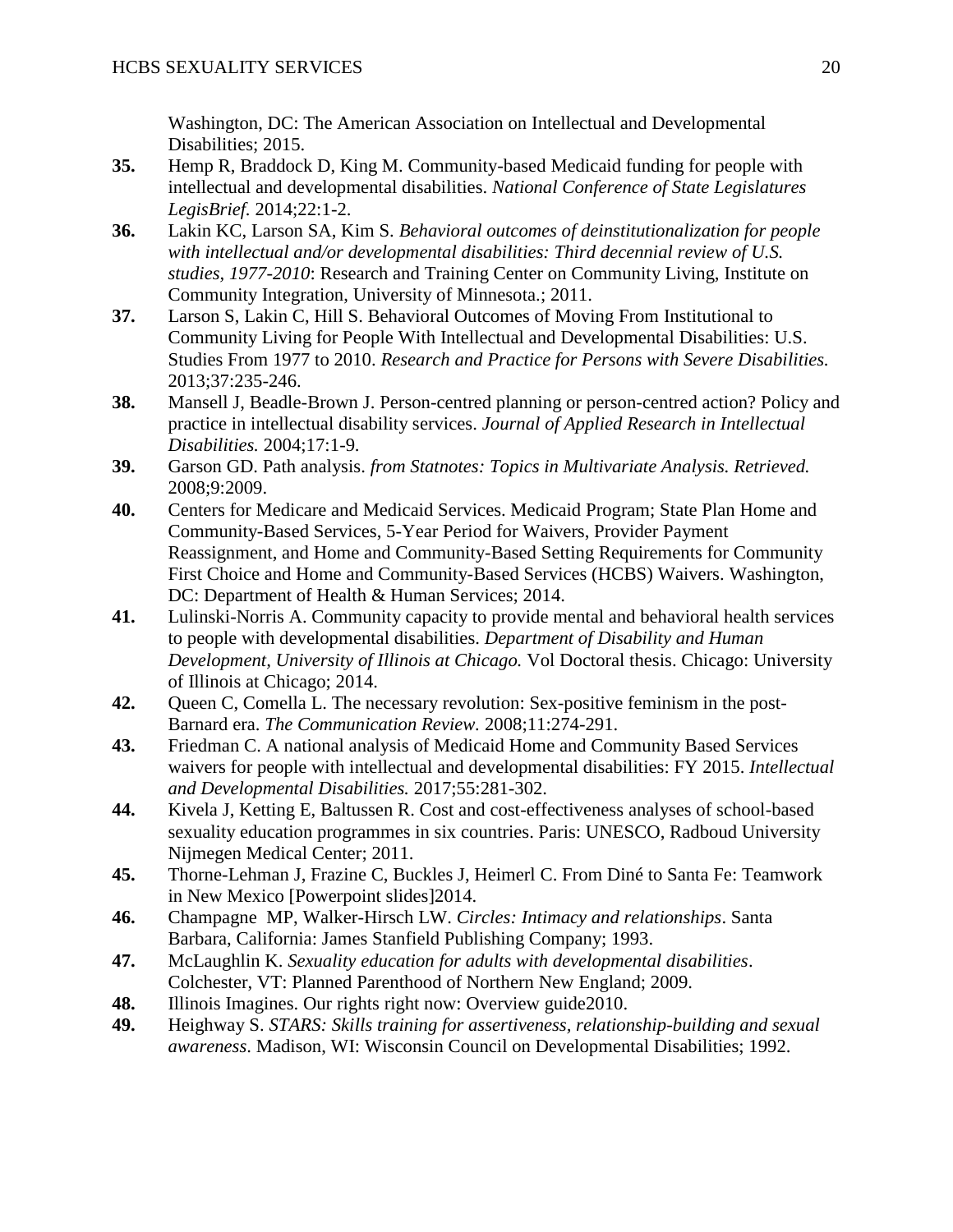- **50.** Holburn S, Cea CD, Gordon A. *Health advocacy program: An activity-based curriculum for adults with developmental disabilities*. New York: New York State Institute for Basic Research in Developmental Disabilities; 2005.
- **51.** M. S, Steege S. *Social skills & sex education: Sex education and self care for the forgotten adult*. Syracuse, NY: Program Development Associates; 1998.
- **52.** Moras R. *A feminist mixed methods evaluation of the curriculum "Illinois Imagines."*. Chicago, University of Illinois at Chicago; 2015.
- **53.** Grieve A, McLaren S, Lindsay WR. An evaluation of research and training resources for the sex education of people with moderate to severe learning disabilities. *British Journal of Learning Disabilities.* 2007;35:30-37.
- **54.** Pearce J, Mann MK, Jones C, van Buschbach S, Olff M, Bisson JI. The Most Effective Way of Delivering a Train-the-Trainers Program: A Systematic Review. *Journal of Continuing Education in the Health Professions.* 2012;32:215-226.
- **55.** Marks B, Sisirak J, Chang Y-C. Efficacy of the HealthMatters Program Train-the-Trainer Model. *J Appl Res Intellect Disabil.* 2013;26:319-334.
- **56.** Bazzano AT, Zeldin AS, Diab IRS, Garro NM, Allevato NA, Lehrer D. The Healthy Lifestyle Change Program. *American Journal of Preventive Medicine.* 2009;37:S201- S208.
- **57.** Rizzolo MC, Friedman C, Lulinski-Norris A, Braddock D. Home and Community Based Services (HCBS) Waivers: A nationwide study of the states. *Intellectual and Developmental Disabilities.* 2013;51:1-21.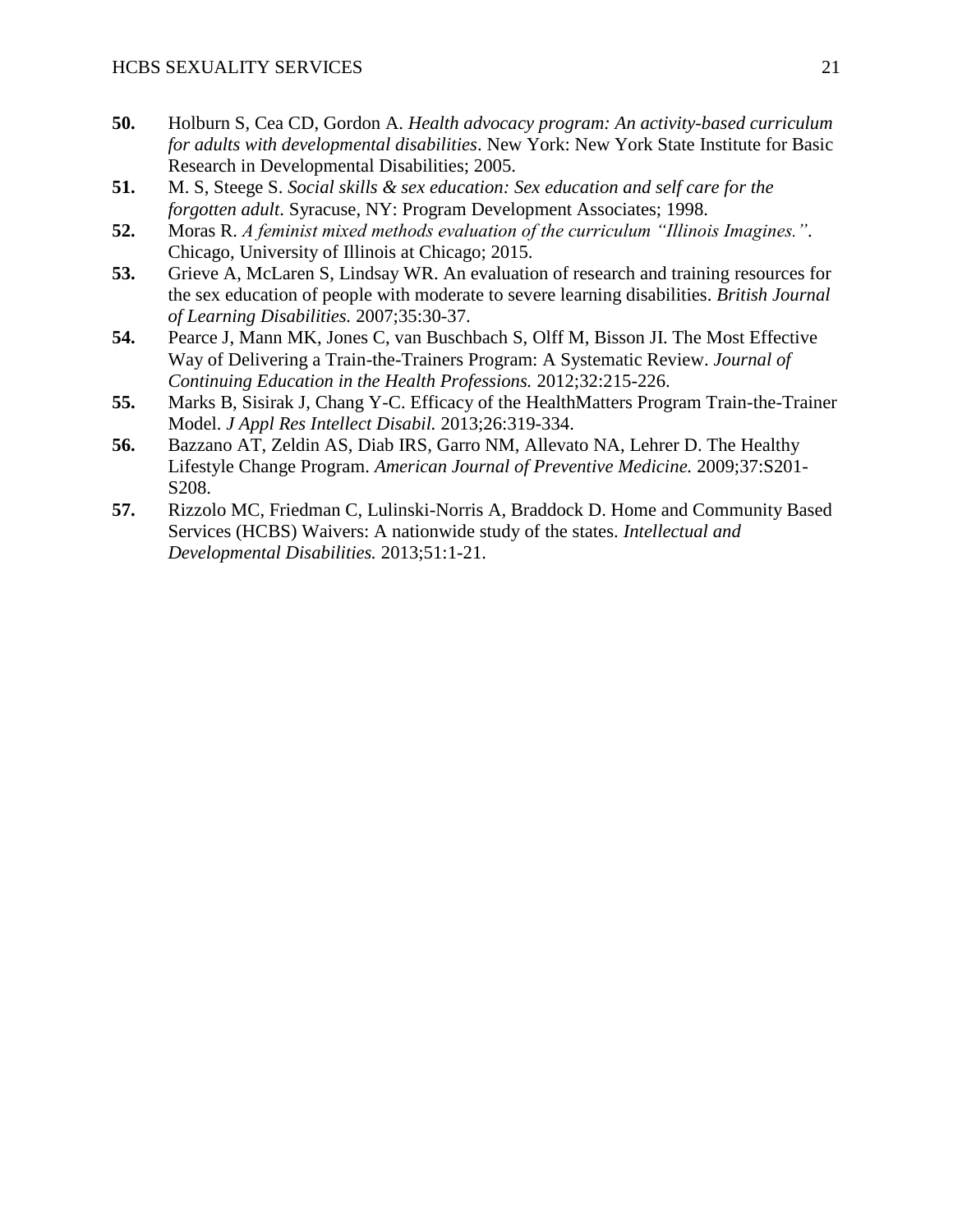| Table 1                                                   |  |
|-----------------------------------------------------------|--|
| Sexuality-related Services in HCBS IDD waivers in FY 2015 |  |

| <b>State</b>            | Waiver      | Service                                                                                               | Embedded<br>in service <sup>1</sup> | Reactive<br>$s$ ervice <sup>2</sup> |
|-------------------------|-------------|-------------------------------------------------------------------------------------------------------|-------------------------------------|-------------------------------------|
| Colorado                | CO0305R0400 | Habilitation (foster home level 1)                                                                    | X                                   | $\mathbf X$                         |
| Colorado                | CO0305R0400 | Habilitation (foster home level 2)                                                                    | X                                   | $\mathbf X$                         |
| Colorado                | CO0305R0400 | Habilitation (foster home level 3)                                                                    | $\mathbf X$                         | $\mathbf X$                         |
| Colorado                | CO0305R0400 | Habilitation (foster home level 4)                                                                    | X                                   | X                                   |
| Colorado                | CO0305R0400 | Habilitation (foster home level 5)                                                                    | X                                   | X                                   |
| Colorado                | CO0305R0400 | Habilitation (foster home level 6)                                                                    | $\mathbf X$                         | X                                   |
| Colorado                | CO0305R0400 | Habilitation (group home level 1)                                                                     | $\mathbf X$                         | $\mathbf X$                         |
| Colorado                | CO0305R0400 | Habilitation (group home level 2)                                                                     | X                                   | X                                   |
| Colorado                | CO0305R0400 | Habilitation (group home level 3)                                                                     | $\mathbf X$                         | X                                   |
| Colorado                | CO0305R0400 | Habilitation (group home level 4)                                                                     | $\mathbf X$                         | $\mathbf X$                         |
| Colorado                | CO0305R0400 | Habilitation (group home level 5)                                                                     | X                                   | $\mathbf X$                         |
| Colorado                | CO0305R0400 | Habilitation (group home level 6)                                                                     | $\mathbf X$                         | $\mathbf X$                         |
| Colorado                | CO0305R0400 | <b>Supported Community Connections</b>                                                                | $\mathbf X$                         | $\mathbf X$                         |
| District of<br>Columbia | DC0307R0301 | Sexuality education (wellness services)                                                               |                                     |                                     |
| New Mexico              | NM0173R0503 | Preliminary Risk Screening and Consultation<br>Related To Inappropriate Sexual Behavior,<br>Incentive |                                     | X                                   |
| New Mexico              | NM0173R0503 | Preliminary Risk Screening and Consultation<br>Related To Inappropriate Sexual Behavior,<br>Standard  |                                     | $\mathbf X$                         |
| New Mexico              | NM0173R0503 | Socialization and Sexuality Education, Individual                                                     |                                     |                                     |
| New Mexico              | NM0173R0503 | Socialization and Sexuality Education, Classes                                                        |                                     |                                     |
| Pennsylvania            | PA0147R0504 | <b>Behavioral Support</b>                                                                             | X                                   | X                                   |
| Pennsylvania            | PA0354R0304 | <b>Behavioral Support</b>                                                                             | X                                   | X                                   |
| Tennessee               | TN0128R0500 | <b>Intensive Behavioral Residential Services</b>                                                      | $\mathbf X$                         | $\mathbf X$                         |
| Tennessee               | TN0357R0300 | <b>Intensive Behavioral Residential Services</b>                                                      | $\mathbf X$                         | X                                   |
| Utah                    | UT0158R0504 | Residential habilitation                                                                              | X                                   | X                                   |
| Virginia                | VA0372R0302 | <b>Residential Support Services</b>                                                                   | $\boldsymbol{\mathrm{X}}$           | X                                   |
| Virginia                | VA0372R0302 | <b>Residential Support Services</b>                                                                   | $\boldsymbol{\mathrm{X}}$           | X                                   |
| Washington              | WA0409R0206 | <b>Behavior Support and Consultation</b>                                                              | X                                   | X                                   |
| Washington              | WA0409R0206 | <b>Behavioral Health Stabilization Services-</b><br><b>Behavior Support and Consultation</b>          | $\mathbf X$                         | X                                   |
| Washington              | WA0409R0206 | Sexual Deviancy Evaluation                                                                            |                                     | X                                   |
| Washington              | WA0410R0206 | <b>Behavior Support and Consultation</b>                                                              | X                                   | X                                   |
| Washington              | WA0410R0206 | <b>Behavioral Health Stabilization Services-</b><br><b>Behavior Support and Consultation</b>          | X                                   | X                                   |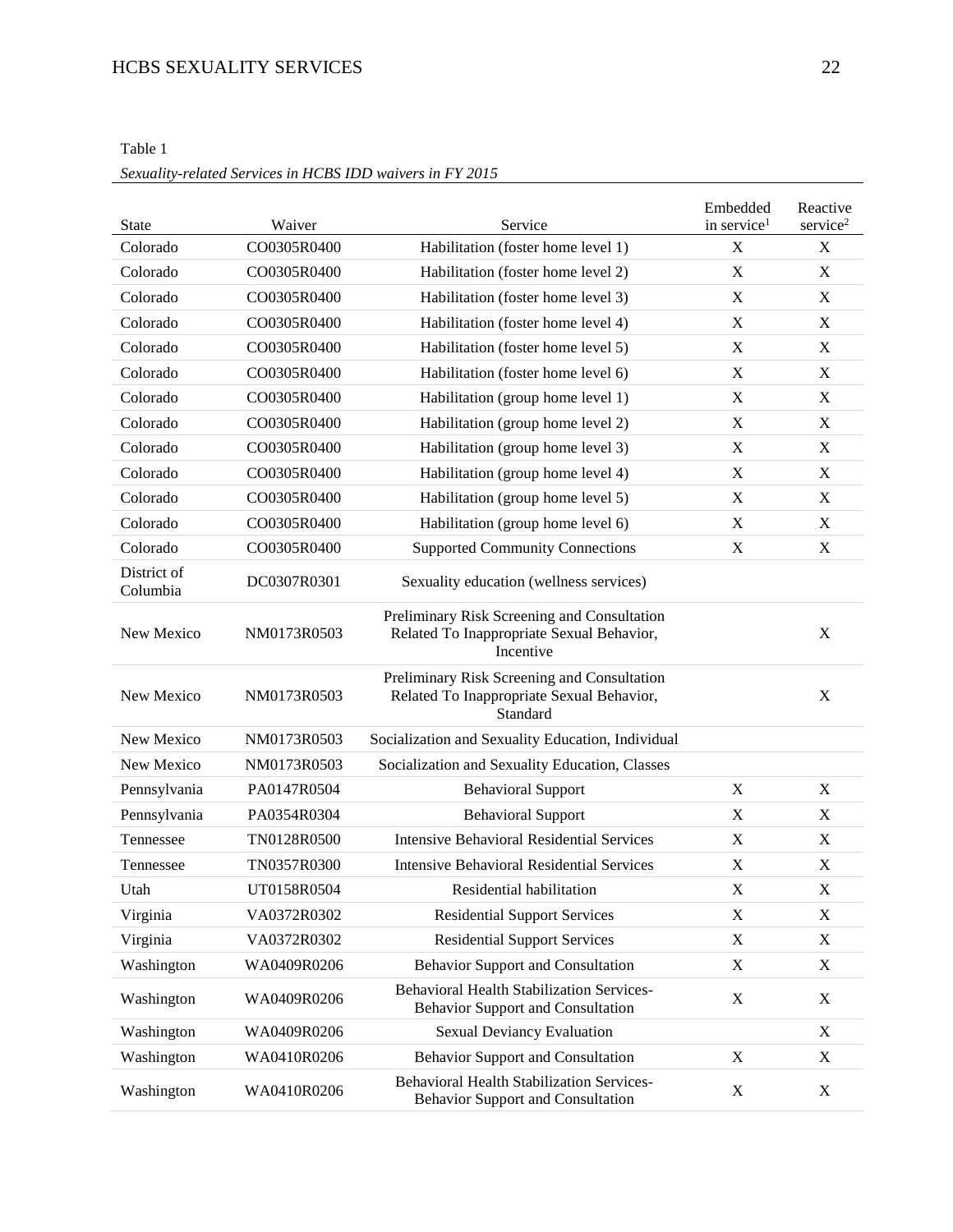# HCBS SEXUALITY SERVICES 23

| Washington | WA0410R0206  | <b>Sexual Deviancy Evaluation</b>                                                            |   | Χ |
|------------|--------------|----------------------------------------------------------------------------------------------|---|---|
| Washington | WA0411R0204  | <b>Behavior Support and Consultation</b>                                                     | X | X |
| Washington | WA0411R0204  | <b>Behavioral Health Stabilization Services-</b><br><b>Behavior Support and Consultation</b> | X | X |
| Washington | WA0411R0204  | <b>Sexual Deviancy Evaluation</b>                                                            |   | X |
| Washington | WA40669R0103 | <b>Behavior Support and Consultation</b>                                                     | Χ | X |
| Washington | WA40669R0103 | <b>Behavioral Health Stabilization Services-</b><br><b>Behavior Support and Consultation</b> | X | X |
| Washington | WA40669R0103 | <b>Sexual Deviancy Evaluation</b>                                                            |   | X |

<sup>1</sup> Alternative: Stand-alone service.

<sup>2</sup> Alternative: Proactive service.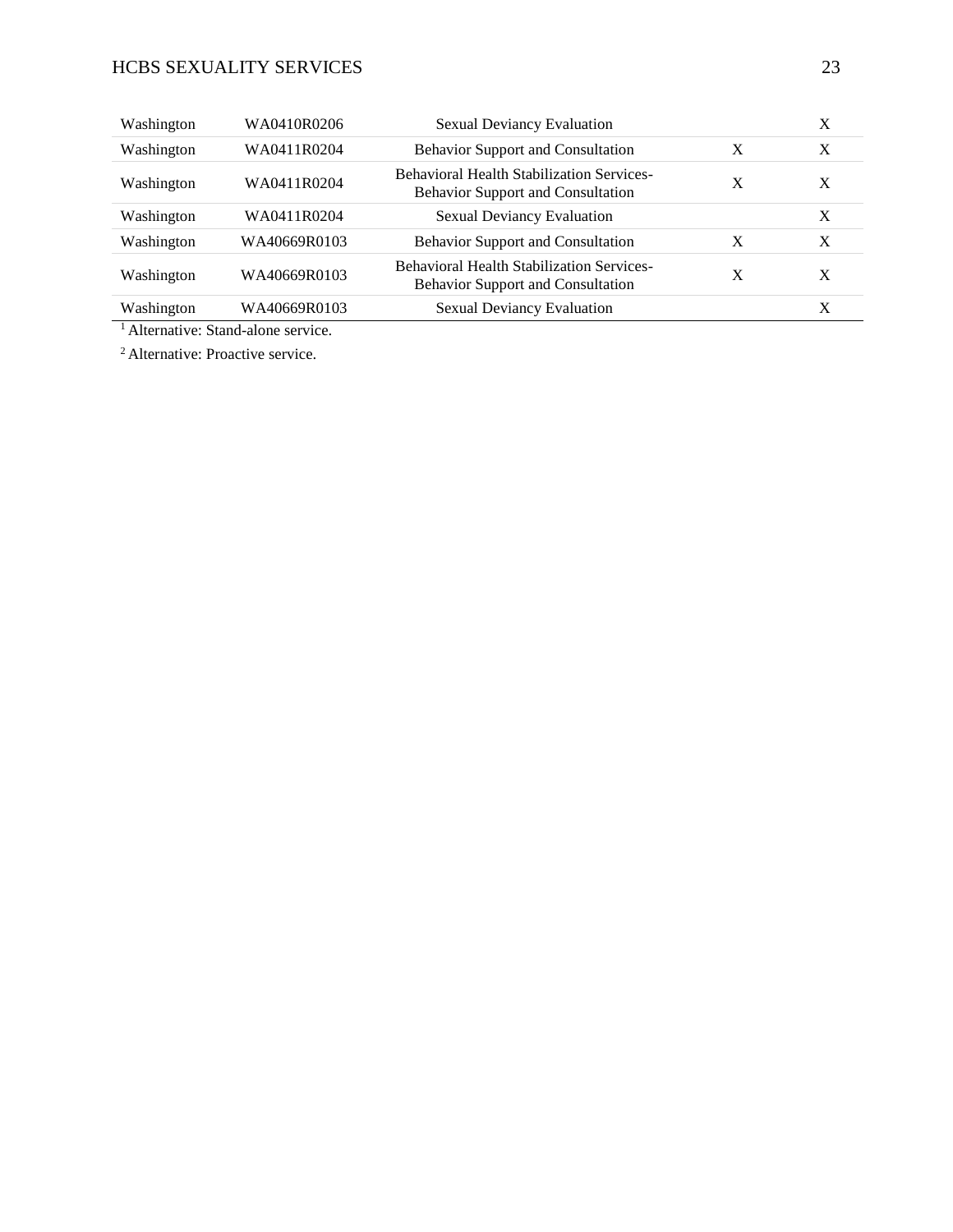### Table 2

# *Stand-alone Sexuality Services*

| <b>State</b>            | Waiver       | Service                                        | Projected<br>Users | Projected<br>Total<br>Spending |
|-------------------------|--------------|------------------------------------------------|--------------------|--------------------------------|
| District of<br>Columbia | DC0307R0301  | Sexuality education<br>(wellness services)     | 38                 | \$18,041                       |
| New Mexico              | NM0173R0503  | Preliminary Risk Screening,<br>Incentive (New) | 96                 | \$132,887                      |
| New Mexico              | NM0173R0503  | Preliminary Risk Screening,<br>Standard (New)  | 5                  | \$5,387                        |
| New Mexico              | NM0173R0503  | Socialization and Sexuality<br>Individual      | 5                  | \$3,540                        |
| New Mexico              | NM0173R0503  | Socialization and Sexuality<br>Classes         | 318                | \$431,943                      |
| Washington              | WA0409R0206  | <b>Sexual Deviancy Evaluation</b>              | 6                  | \$4,710                        |
| Washington              | WA0410R0206  | <b>Sexual Deviancy Evaluation</b>              | 14                 | \$19,326                       |
| Washington              | WA0411R0204  | <b>Sexual Deviancy Evaluation</b>              | 30                 | \$27,160                       |
| Washington              | WA40669R0103 | <b>Sexual Deviancy Evaluation</b>              | 2                  | \$3,000                        |

*Note.* Stand-alone services are those services that specifically provide sexuality service as opposed to embedded services that provide sexuality as part of a larger service category.